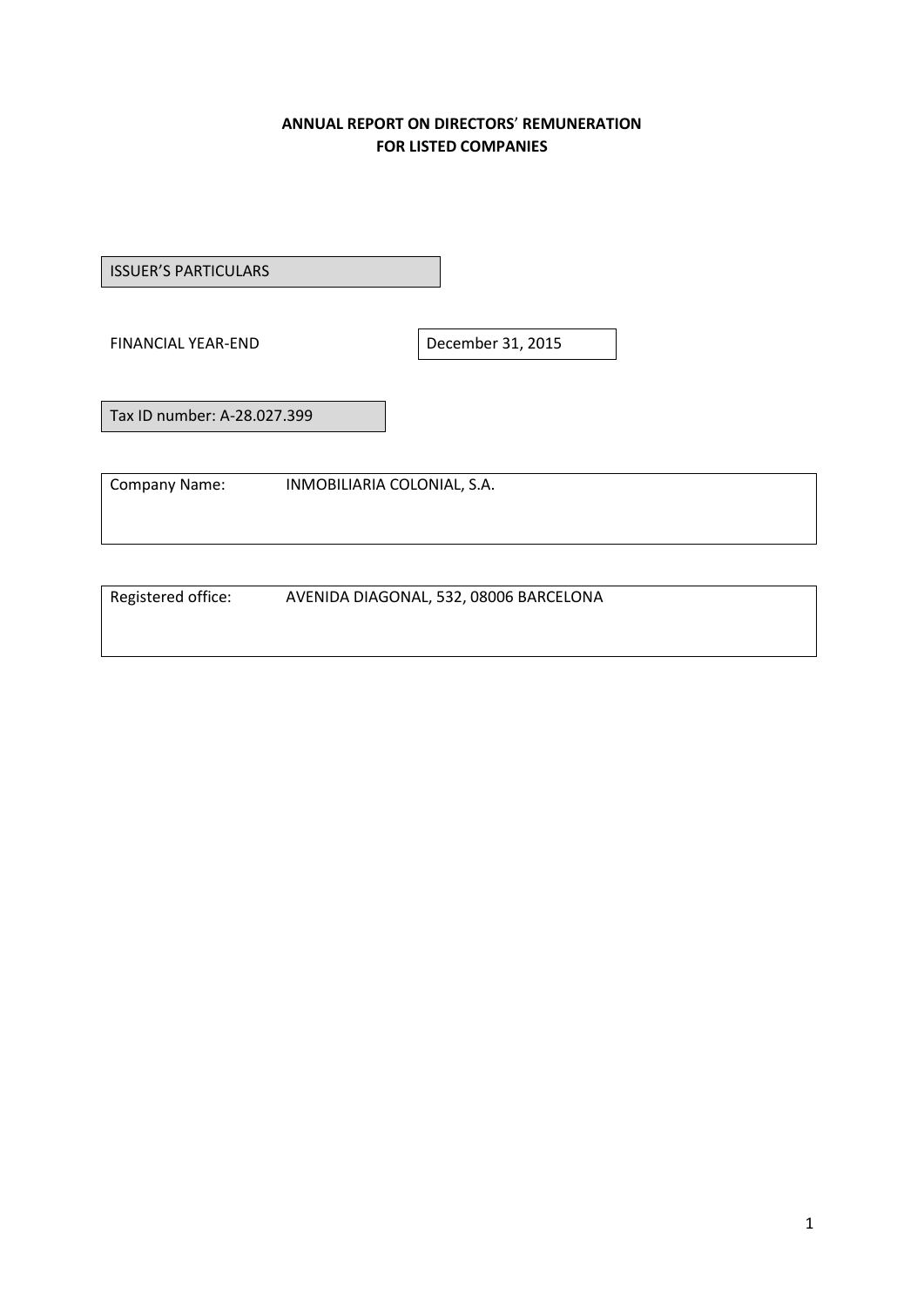## **ANNUAL REPORT ON DIRECTORS**' **REMUNERATION FOR LISTED COMPANIES**

### **A. REMUNERATION POLICY OF THE COMPANY FOR THE CURRENT FINANCIAL YEAR**

- A.1 Explain the company's remuneration policy. This section will include information on:
	- General principles and foundations of the remuneration policy.
	- Most significant changes made to the remuneration policy from the policy applied during the prior financial year, as well as changes made during the financial year to the terms for exercising options already granted.
	- Standards used to establish the company's remuneration policy.
	- Relative significance of the variable items of remuneration as compared to fixed items and standards used to determine the various components of the director remuneration package (remunerative mix).

#### **Explain the remuneration policy**

The purpose of the Company's remuneration policy for its directors is to align the interests of shareholders with those of the Company, seeking to achieve prudent management of activity and minimizing inherent risks, whilst rewarding the work of the Company's personnel towards achieving this goal. The general principles, and the criteria used to establish this policy, will be implemented in accordance with the Regulations of the Board of Directors.

Directors' remuneration is regulated pursuant to article 30 of the Company Bylaws, and comprises:

- i. fixed annual remuneration based on membership of the Board and its committees;
- ii. attendance fees for meetings of the Board of Directors and its committees; and
- iii. a remuneration system indexed to the listed price of shares involving the delivery of shares or share options to directors. The application of this remuneration policy must be agreed upon by the General Shareholders' Meeting, which will determine the maximum number of shares that can be assigned each year, the strike price or the system of calculating the strike price of the share options, the value of the shares which, where appropriate, are taken as a reference and the duration of the plan.

At least once every three years, as a separate point on the agenda, the General Shareholders' Meeting will approve a remuneration policy for the directors that will adjust to the remuneration system envisaged in the Company Bylaws. The directors' remuneration policy will remain in force in the three years following that on which it was approved by the General Shareholders' Meeting. Any amendment or substitution of such policy during this period will require the prior approval of the General Shareholders' Meeting in accordance with the procedure established for its approval by the Regulations of the Board of Directors of the Company.

The directors' remuneration policy will determine the remuneration of the directors in their capacity as such within the remuneration system envisaged in the Company's Bylaws. It will include the maximum amount of the annual remuneration to be paid to all directors with such status. The Board of Directors will set the remuneration of each director. For this purpose, it will take into account the functions and responsibilities of each director, membership on Board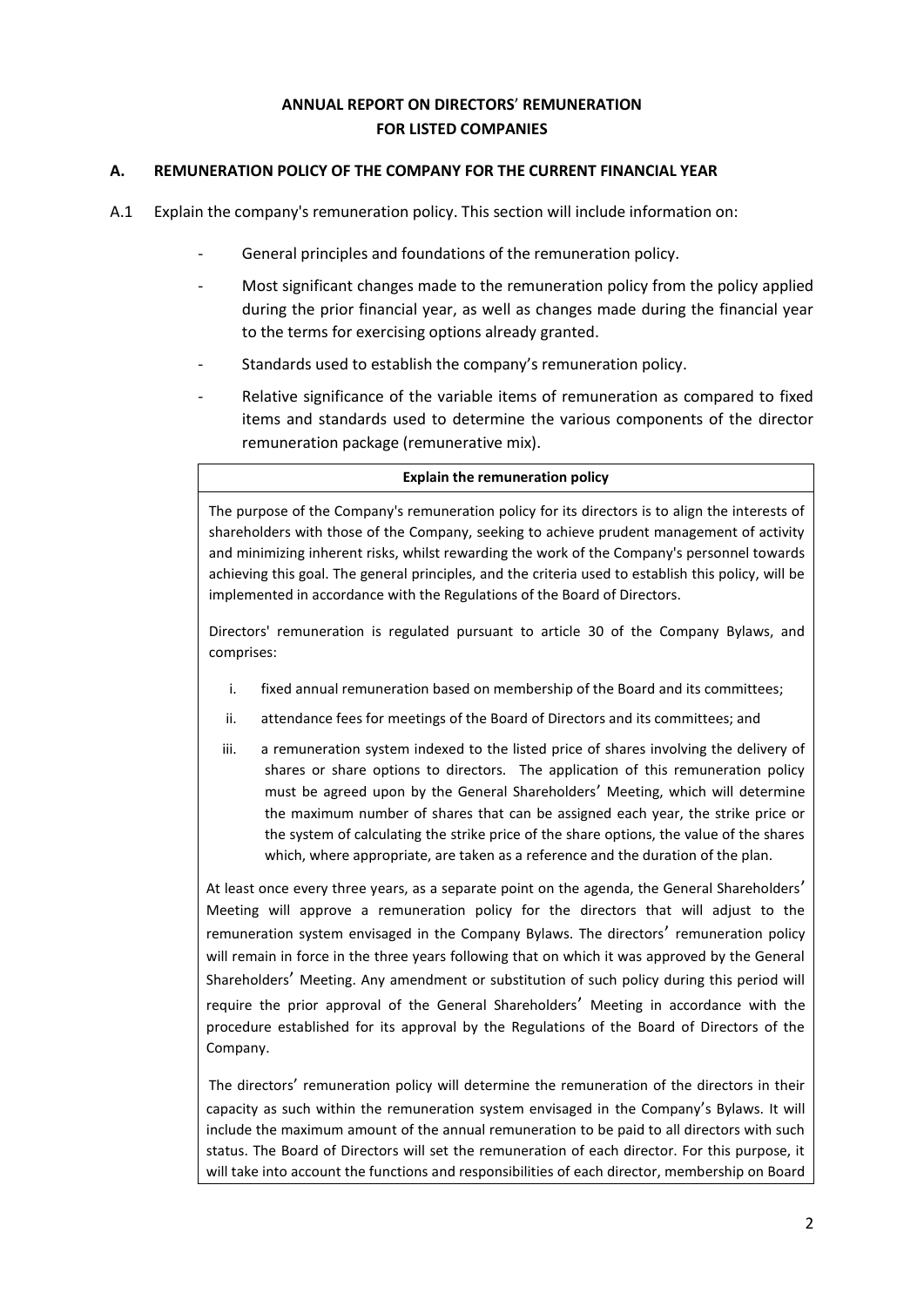committees and other objective circumstances deemed to be relevant.

Likewise, directors' remuneration for the performance of the executive functions envisaged in their contracts will be adjusted to the directors' remuneration policy, which must consider the amount of fixed annual payments and their variation in the period to which the policy refers, the different parameters to set the variable components and the main terms and conditions of their contracts including, in particular, their duration, indemnity payments for early cessation or termination of the contract and exclusivity, post-contractual non-competition, seniority or loyalty covenants. The Board of Directors must set the directors' remuneration for the performance of their executive functions, together with the terms and conditions of their contracts entered into with the Company pursuant to the Law and to the directors' remuneration policy approved by the General Shareholders' Meeting.

Colonial's primordial objective is that the remuneration received by its directors is reasonably aligned with the company's size, its changing economic situation and the prevailing market standards of comparable companies. Directors' remuneration is aimed at promoting Colonial's long-term profitability and sustainability, and includes the necessary safeguards to avoid excessive risk-taking or the reward of poor performance. Moreover, remuneration bears a relationship with the professional performance of its beneficiaries and is not just related to the general performance of markets or of Colonial's business sector.

In turn, the remuneration policy's objective is that it should be sufficient to attract and retain directors with the desired profile, and to reward them for the dedication, abilities and responsibilities that the post demands, but should not be so high as to compromise the independent judgment of non-executive directors.

The maximum annual remuneration to be paid to all directors in pursuant to the terms outlined in the preceding paragraphs will be set in the directors' remuneration policy for 2016, 2017, 2018 and 2019, which will be submitted to the approval of the 2016 Ordinary General Shareholders' Meeting.

Irrespective of the remuneration envisaged in the preceding paragraphs, on January 21, 2014, the General Shareholders' Meeting approved the establishment of a remuneration system indexed to the listed price of the shares or which involves the delivery of shares or provision of share options, intended for executive directors.

The remuneration policy will ensure that the payments to be received reflect the professional performance of its beneficiaries and not simply the general progress of the markets or the Company's sector or other similar circumstances. At present, only executive directors receive variable remuneration, based on the performance of their functions.

A.2 Information regarding preparatory work and the decision-making process followed to determine the remuneration policy, and any role played by the remuneration committee and other control bodies in the configuration of the remuneration policy. This information shall include any mandate given to the remuneration committee, the composition thereof, and the identity of external advisors whose services have been used to determine the remuneration policy. There shall also be a statement of the nature of any directors who have participated in the determination of the remuneration policy.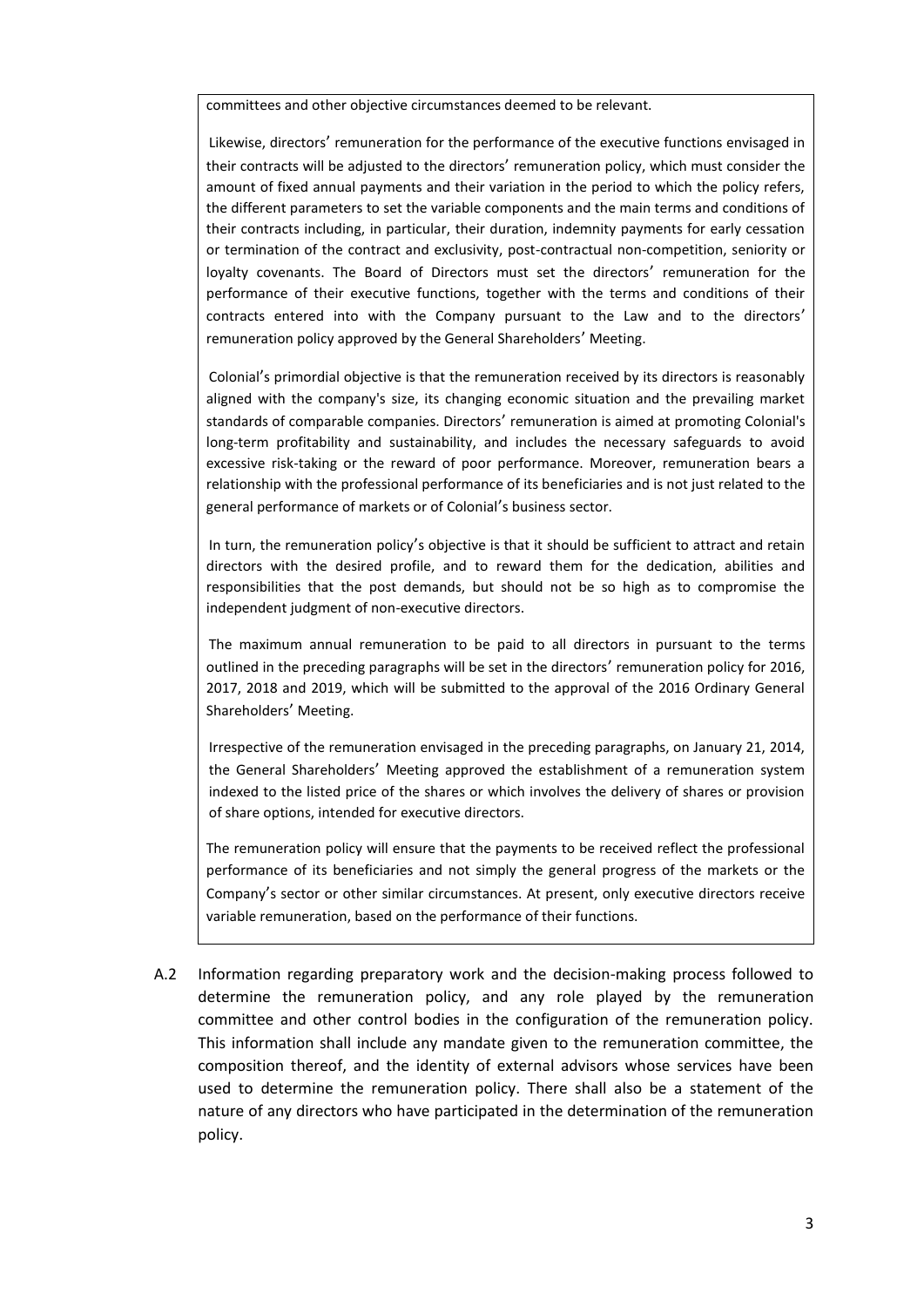#### **Explain the process for determining the remuneration policy**

The Appointments and Remuneration Committee is responsible for advising and reporting to the Board of Directors on questions relating, among other things, to remuneration, ensuring that the related policy established by the Company is followed and proposing such modifications as it deems appropriate. Upon a proposal by the Appointments and Remuneration Committee, the Board of Directors must submit the annual remuneration policy for the current year to the General Shareholders' Meeting, including the maximum annual remuneration to be paid to all the directors in their capacity as such, as fixed annual remuneration and attendance fees for meetings of the Board and its Committees.

Pursuant to article 33 of the Company Bylaws and the Regulations of the Board of Directors, the Appointments and Remuneration Committee, currently has five members appointed by the Board of Directors, all of whom are non-executive directors. In particular, the Committee comprises two independent directors (Carlos Fernández-Lerga Garralda and Javier Iglesias de Ussel Ordís) and three proprietary directors (Juan Villar-Mir de Fuentes, Juan Carlos García Cañizares and Francesc Mora Sagués). In addition, the Chairman of the Committee is one of the independent directors that form this Committee.

This Committee meets with the necessary frequency to perform its functions, convened by its Chairman. It met on five occasions in 2015 to deal with matters relating to its competences.

Without prejudice to other tasks that may be delegated to it by the Board of Directors, the Appointments and Remuneration Committee has the following responsibilities relating to remuneration:

- to propose to the Board of Directors the remuneration policy of the Directors and of the corporate managers or of those performing their senior management functions under the direct control of the Board of Directors, of the Executive Committee or of the CEOs, as well as the individual remuneration and other contractual conditions of the Executive Directors, overseeing their compliance therewith;
- to ensure the transparency of salaries and the inclusion in the annual report of information on directors' pay;
- to oversee compliance with the remuneration policy set by the Company;
- to periodically review the remuneration policy for directors and senior executives, including share-based remuneration systems and their application, and ensure that their individual compensation is proportionate to the amounts paid to other directors and senior executives in the company;
- to verify the information on the remuneration of directors and senior executives contained in corporate documents, including the Annual Report on the Remuneration of Directors.

The Regulations of the Board of Directors establish, for both the Appointments and Remuneration Committee and for directors in general, that they may all (the Committee or Board members as the case may be) request external advice in the areas they deem appropriate. To this end, the Company has from time to time called on expert external advisers to adequately perform its duties. Accordingly, in 2013, assistance was requested from the external advisers, Egon Zehnder, for modifications to the share delivery plan that were approved by the General Shareholders' Meeting on January 21, 2014. Likewise, in 2015, the Company also requested the advisory services of Spencer Stuart with respect to remuneration. Furthermore, the Company is expected to employ external experts to advise on the settlement of the annual share delivery plan.

The Appointments and Remuneration Committee will provide an advance assessment of the remuneration proposals to be submitted to the Board of Directors for approval. It can call upon the Company's internal services and external experts as necessary to perform such duties, as explained in the previous paragraph. Decisions on the share-based remuneration of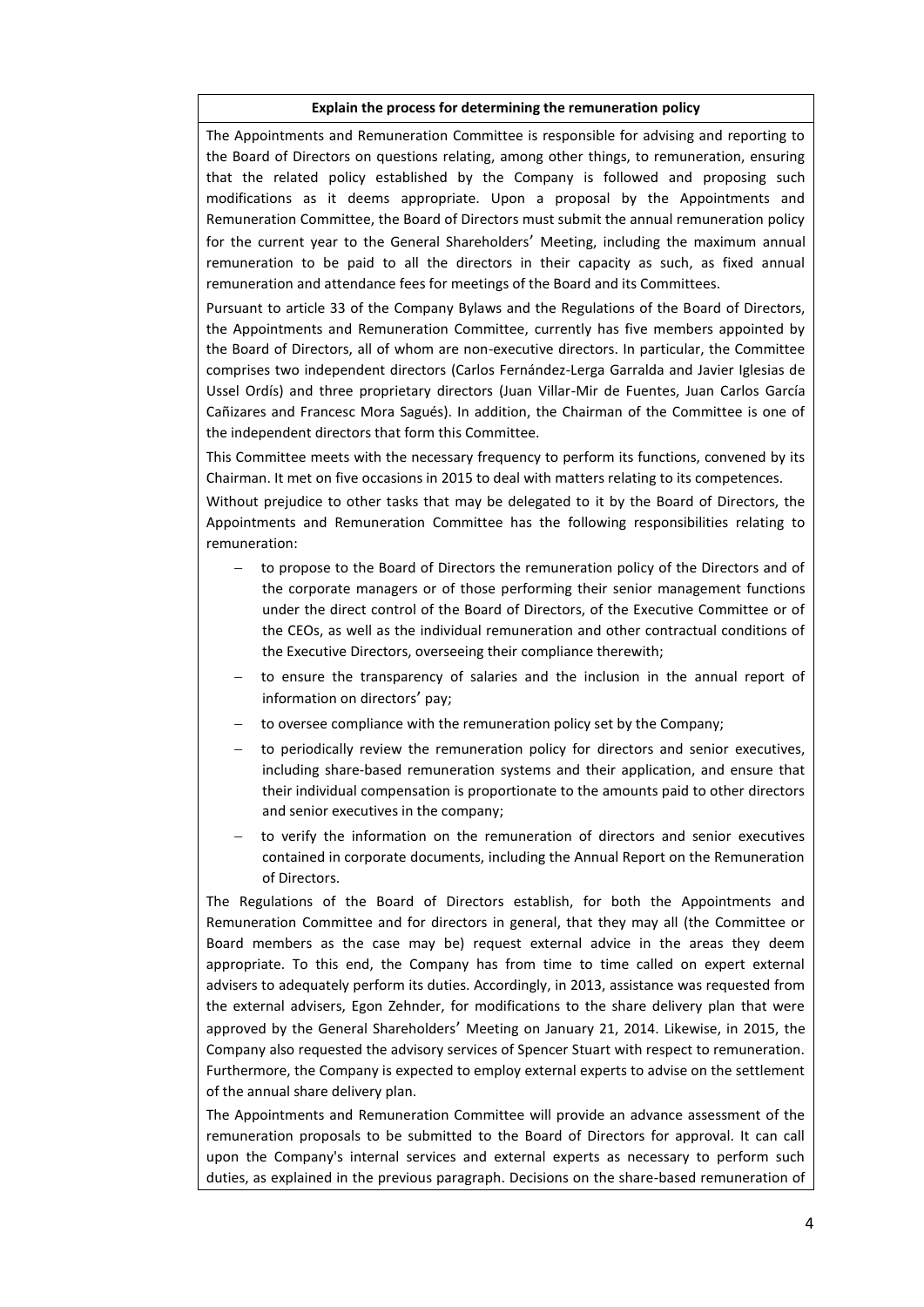executive directors will be submitted to the approval of the General Shareholders' Meeting, which determined the essential aspects of the corresponding share-based remuneration plans. At its meeting on May 13, 2014, the Board of Directors approved, subject to a report by the Appointments and Remuneration Committee, to set and develop the conditions of the longterm variable remuneration plan approved by the General Shareholders' Meeting on January 21, 2014.

This ensures that the decision-making process for remuneration is adequate.

A.3 State the amount and nature of the fixed components, with a breakdown, if applicable, of remuneration for the performance by the executive directors of the duties of senior management, of additional remuneration as chair or member of a committee of the board, of attendance fees for participation on the board and the committees thereof or other fixed remuneration as director, and an estimate of the annual fixed remuneration to which they give rise. Identify other benefits that are not paid in cash and the basic parameters upon which such benefits are provided.

#### **Explain the fixed components of remuneration**

In accordance with the remuneration system detailed in article 30 of the Company Bylaws, the directors will receive, in their capacity as such, in line with the fixed components of their remuneration (i) fixed annual pay determined by membership on the Board and its committees; and (ii) attendance fees for meetings of the Board and its committees. In this regard, the Ordinary General Shareholders' Meeting held on April 24, 2015 set the maximum annual total limit for directors' remuneration at €1,927,000 in 2015, comprising fixed pay and attendance fees for meetings of the Board and its committees.

Furthermore, the aforementioned General Shareholders' Meeting resolved to remunerate the Chairman and CEO for the executive functions they perform for Colonial, awarding maximum fixed pay of €400,000 to the Chairman and of €520,000 to the CEO in 2015. Following a report issued by the Appointments and Remuneration Committee, the Board of Directors set as the fixed annual remuneration for the Chairman and CEO for 2015, the maximum amounts agreed upon by the aforementioned General Shareholders' Meeting, that is, €400,000 for the Chairman and €520,000 for the CEO.

That indicated in this section remains in force at today's date without affecting the amendments envisaged in the directors' remuneration policy in this regard for 2016, 2017, 2018 and 2019, which will be submitted to the approval of the Ordinary General Shareholders' Meeting in 2016.

A.4 Explain the amount, nature and main features of the variable components of the remuneration systems.

### In particular:

Identify each of the remuneration plans of which the directors are beneficiaries, including the scope, the date of approval, the date of implementation, the date of effectiveness and the main features thereof. In the case of share option plans and other financial instruments, the general features of the plan shall include information on the conditions for the exercise of such options or financial instruments for each plan.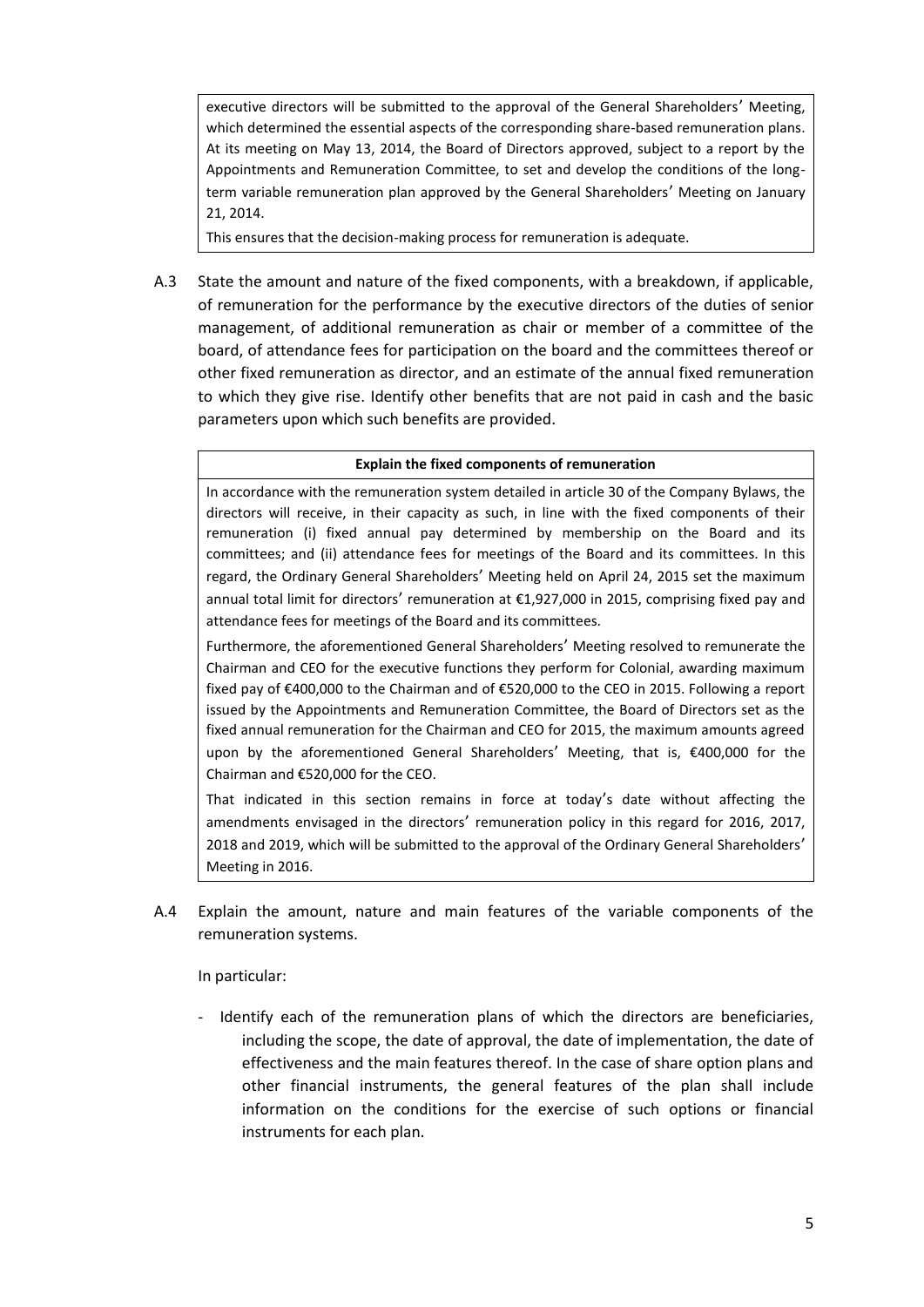- State any remuneration received under profit-sharing or bonus schemes, and the reason for the accrual thereof.
- Explain the main parameters and rationale for any annual bonus scheme.
- The classes of directors (executive, proprietary, external independent or other external directors) that are beneficiaries of remuneration schemes or plans that include variable remuneration.
- The rationale for such remuneration systems or plans, the chosen standards for evaluating performance, and the components and methods of evaluation to determine whether or not such evaluation standards have been met, and an estimate of the absolute amount of variable remuneration to which the current remuneration plan would give rise, based on the level of compliance with the assumption or goals used as the benchmark.
- If applicable, information shall be provided regarding any payment deferral periods that have been established and/or the periods for retaining shares or other financial instruments.

#### **Explain the variable components of the remuneration systems**

Variable remuneration includes the limits and technical safeguards required to ensure that such remuneration reflects the professional performance of its beneficiaries, quantitative objectives of a personal, divisional and corporate nature and qualitative targets. In particular:

- They must be subject to predetermined and measurable performance criteria that factor the risk assumed to obtain a given outcome.
- They will promote Colonial's sustainability and will include non-financial criteria that is sufficient for long-term value creation.
- They will be focused on achieving a balance between compliance with short, medium and long-term objectives, such that performance-related pay rewards ongoing achievement, maintained over sufficient time to appreciate its contribution to long-term value creation.

Any remuneration linked to Colonial's earnings should take into account any qualifications stated in the external auditor's report that reduce their amount.

A major part of variable remuneration should be deferred for a long enough period to ensure that the established conditions have been met.

Contractual arrangements will include provisions that permit Colonial to reclaim variable components of remuneration when payment or accrual was out of step with the director's actual performance or based on data subsequently found to be misstated. This decision will be taken by the Board upon the proposal of the Appointments and Remuneration Committee.

The General Shareholders' Meeting held on April 24, 2015 agreed to grant variable remuneration to the Company's executive directors, consisting of a maximum amount of 60% of the fixed annual remuneration highlighted in section A.3 for each director, based on the criteria set in the directors' remuneration policy for 2015.

That indicated in the previous paragraph remains in force at today's date without affecting the amendments envisaged in the directors' remuneration policy in this regard for 2016, 2017, 2018 and 2019, which will be submitted for approval by the Ordinary General Shareholders' Meeting in 2016.

Likewise, both the Chairman and the CEO are beneficiaries of a share delivery plan ("**Plan**"), which was approved by the General Shareholders' Meeting on 21/01/2014, following its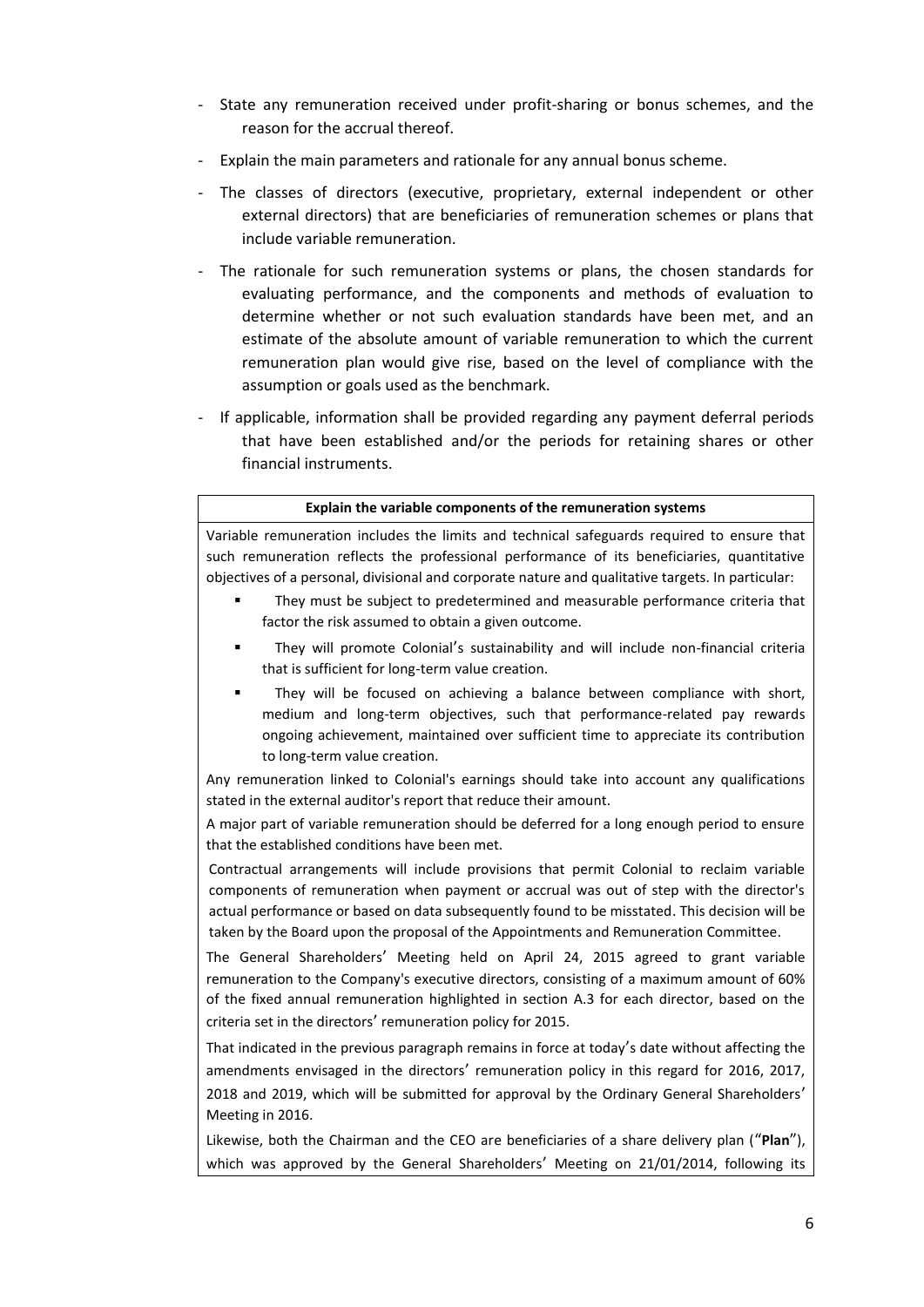proposal by the Appointments and Remuneration Committee. This General Shareholders' Meeting approved the modification of the long-term variable remuneration plan, approved by the General Shareholders' Meeting on 21/06/2011, consisting of the conditional restricted delivery of Colonial shares. The most significant aspects are indicated below:

1. Description: delivery of ordinary shares to beneficiaries of the Plan depending on annual compliance with certain indicators and on its beneficiaries being executive directors or having a commercial or employment relationship with Colonial or its group on the share delivery dates.

2. Beneficiaries: The Chairman of the Board of Directors, the CEO and the members of Colonial's Management Committee, including the Company's senior executives.

3. Calculation of the number of shares: Each year, the Chairman of the Board of Directors and the CEO, following compliance with certain requirements, will be entitled to receive a maximum of 488,372 and 1,269,767 shares, respectively.

4. Determinants: The number of shares assigned to beneficiaries will be determined by certain conditions being met, which are set by Colonial and tied into its performance.

5. Duration and delivery: The Plan will remain in force from 2015 to 2019. Subject to a report by the Appointments and Remuneration Committee, the Board will approve the annual settlement, determining the number of shares which, if the previous year's indicators have been met, correspond to each of the beneficiaries. Shares will be delivered between April 15 and 30 each year, and cannot be disposed of or transferred until three years after delivery, except to pay any taxes arising from their accrual.

The share delivery will include a final adjustment to ensure that the equivalent cash value of the share delivered is not more than 150% of the average Colonial share price for November 2013.

Upon a proposal by the Appointments and Remuneration Committee, the Board will make the adjustments required to maintain the equivalence of the Plan's benefits should any agreement be adopted that may negatively and substantially affect Colonial's shares or that will involve a variation in the number of outstanding shares as a result of a modification of the par value of such shares, and in the event of a merger, integration or spin-off. Early settlement of the Plan will be agreed in the case of a substantial liquidity event, as defined in the resolution of the General Shareholders' Meeting dated 21/01/2014.

If during the Plan's term, the Chairman or CEO were unfairly dismissed, the General Shareholders' Meeting did not extend their mandate or they were dismissed without just cause, they will be entitled to settle the Plan early and the unsettled shares will be delivered in the years pending.

Beneficiaries will forfeit any entitlement to such shares, together with any rights on such shares granted, in the event of fair dismissal, termination with just cause, or resignation on their own initiative, and in the event of contractual breach of confidentiality or the prohibition to offer services or competition.

Without prejudice to that indicated above, the characteristics of this Plan may be modified if so resolved by the General Shareholders' Meeting in 2016.

A.5 Explain the main features of long-term savings schemes, including retirement and other survival benefits, either wholly or partially financed by the company, and whether funded internally or externally, with an estimate of the equivalent annual amount or cost thereof, stating the type of plan, the conditions for the vesting of economic rights in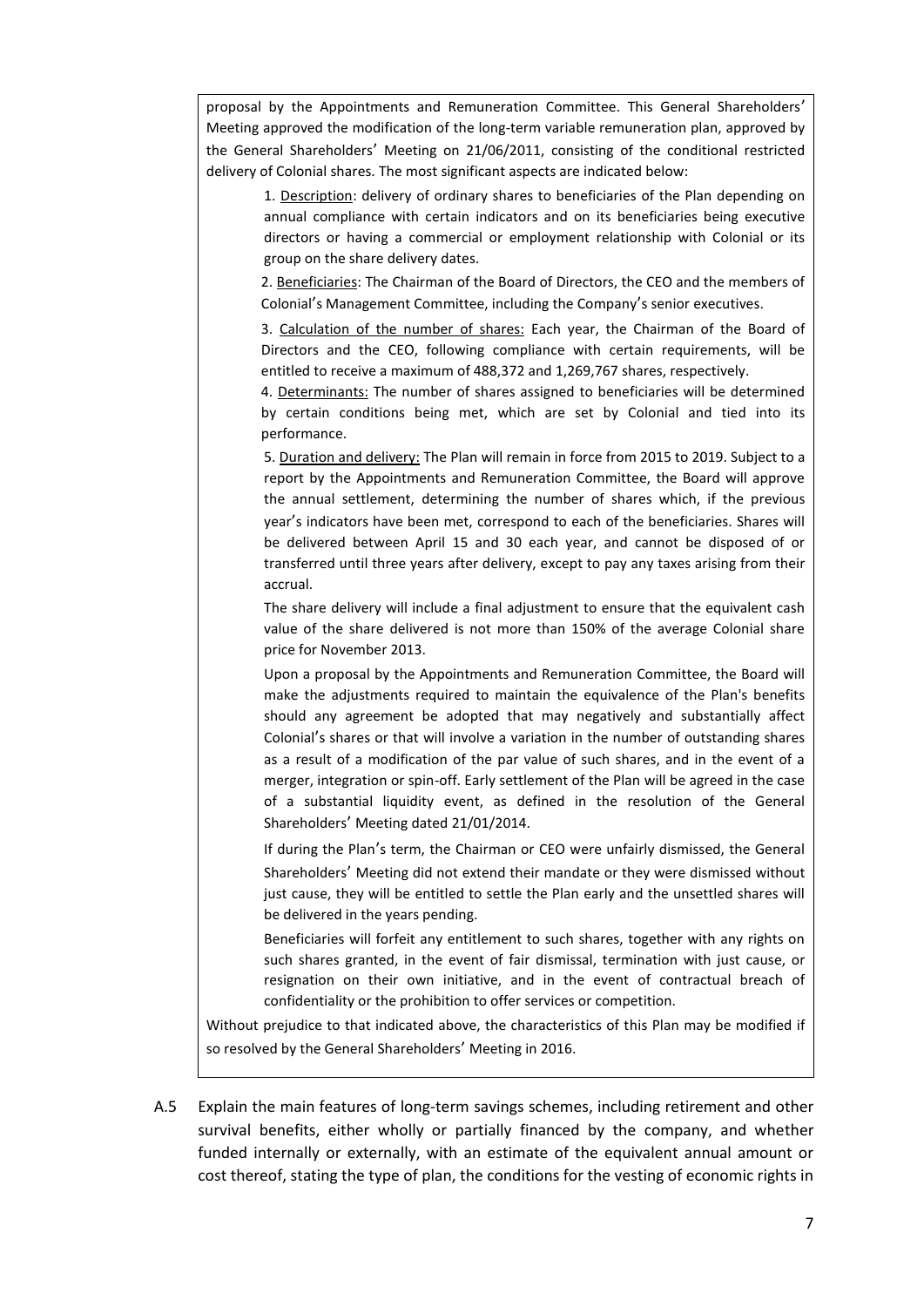favor of the directors, and the compatibility thereof with any kind of indemnity for advanced or early termination of the labor relationship between the company and the director.

Also state the contributions on the director's behalf to defined-contribution pension plans; or any increase in the director's vested rights, in the case of contributions to defined-benefit plans.

#### **Explain the long-term savings plans**

At today's date, the Company does not envisage any pension, retirement or similar commitments to its Board members, without prejudice to the contents of the directors' remuneration policies in this regard for 2016, 2017, 2018 and 2019, which will be submitted to the Ordinary General Shareholders' Meeting in 2016.

A.6 State any termination benefits agreed to or paid in case of termination of duties as a director.

#### **Explain the termination benefits**

The Company has established compensation in the event of termination of the executive functions of both the Chairman and the CEO. In such an event, these executive directors would receive additional, special remuneration in the event of resignation or dismissal as directors due to a change of control of the Company or a significant change in its Board of Directors, among other cases, as established by the Board of Directors. This remuneration would consist of:

- *Chairman of the Board of Directors*: amount equivalent to three years' fixed annual remuneration (section A.3) in consideration for executive duties, with a minimum of €1,250,000, which will be automatically updated each year in line with the Consumer Price Index.
- *CEO*: amount equivalent to three years' gross remuneration (that indicated in sections A.3 and A.4 except the share delivery plan) in consideration for executive duties, with a minimum of €1,500,000, which will be automatically updated each year in line with the Consumer Price Index.

However, that indicated may be affected by the agreements which, where appropriate, are adopted by the General Shareholders' Meeting in 2016 to comply with the directors' remuneration policy for 2016, 2017, 2018 and 2019, which will also be submitted to the approval of the aforementioned Shareholders' Meeting.

A.7 State the terms and conditions that must be included in the contracts of executive directors performing senior management duties. Include information regarding, among other things, the term, limits on termination benefit amounts, continuance in office clauses, prior notice periods, and payment in lieu of prior notice, and any other clauses relating to hiring bonuses, as well as benefits or golden parachutes due to advanced or early termination of the contractual relationship between the company and the executive director. Include, among other things, any post-contractual clauses or agreements on non-competition, exclusivity, continuance in office or loyalty, and noncompetition.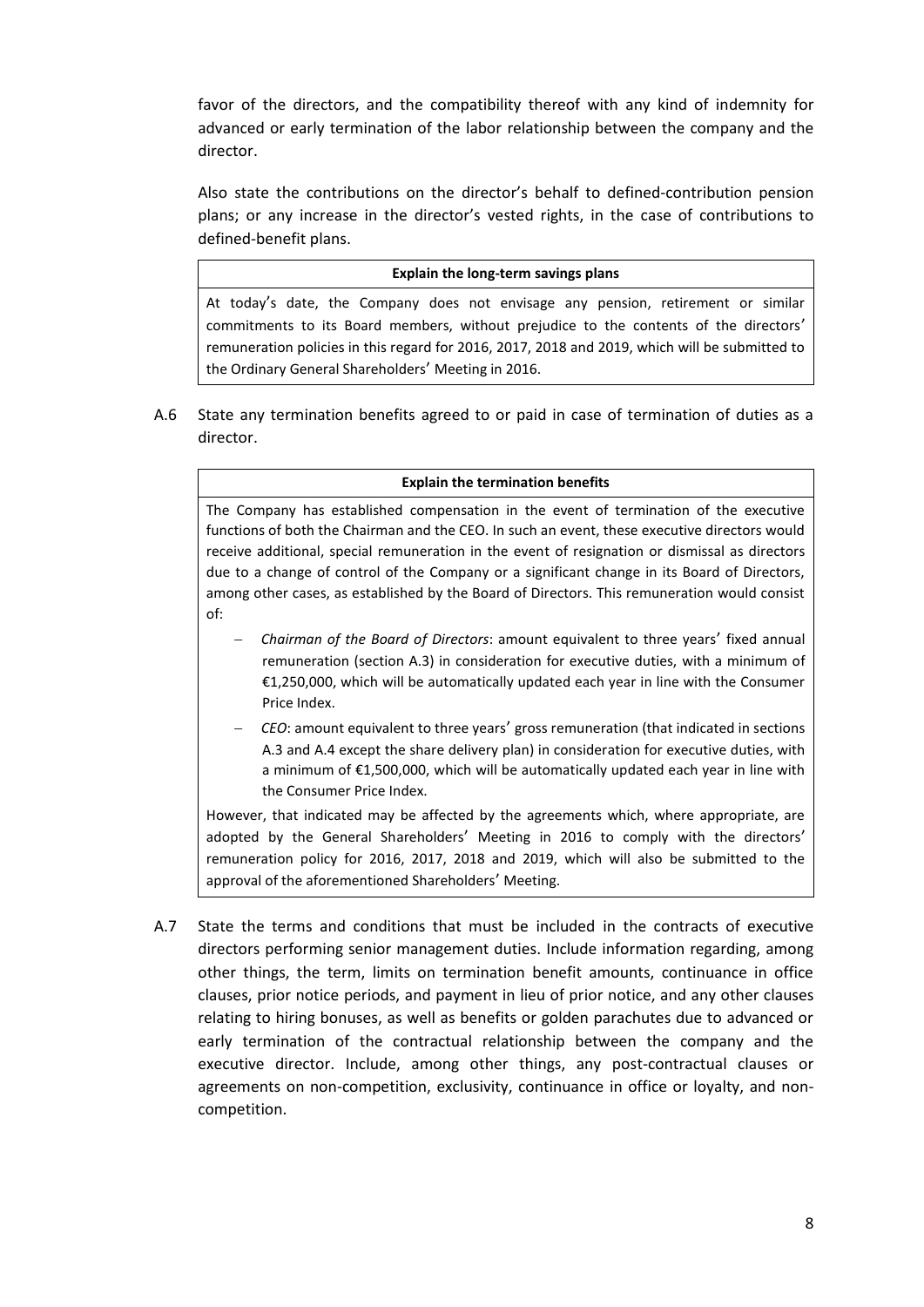#### **Explain the terms of the contracts of the executive directors**

The Regulations of the Board of Directors reserve for this body the power to decide on the terms and conditions that must be included in the contracts of executive directors. In addition, the functions of the Appointments and Remuneration Committee include proposing to the Board of Directors the individual salary of the Chairman of the Board and the Chief Executive, and other contractual terms and conditions, together with the basic terms and conditions for contracts of other executive directors and senior managers, reporting and making proposals on incentive plans over a multiyear period awarded to the Company's senior management, and in particular, those that may be established in relation to the value of shares.

The contracts agreed with each of the executive directors set out their respective economic remuneration, rights and compensation, consisting of the items set out in the Company Bylaws as described in this Report. The main conditions in the contracts of the Chairman of the Board and the CEO are:

- **a) Duration:** For both the Chairman and the CEO, the duration of the contract will be subject to the duration of the appointment as Chairman of the Company's Board of Directors or as CEO, as appropriate. In the event that the appointments as Chairman of the Board of Directors and/or CEO are extended, then the contracts will likewise automatically be extended for the corresponding period.
- **b) Limits on compensation:** It has been established that the Chairman of the Board of Directors and the CEO would receive additional and special remuneration detailed for both in section A.6 above of this report.
- **c) Clauses covering indemnities or** "**golden parachutes**" **in the event of early termination of the contractual relationship between company and executive director:** Without prejudice to the provisions of section b) of this heading, in the event of a change of control at the Company or of a significant change in the composition of the Board of Directors, there will be a three-month period from the date of such changes coming into effect for the executive directors to communicate in writing their resignation or waiver as CEO or as Chairman with executive functions, in which case, they will be entitled to the special compensation or indemnity set out in section A.6 above. For such purposes, the date of such changes coming into effect shall be understood to be the date on which the change of control at the Company or significant change in the composition of the Board of Directors is published as a significant event on the Spanish National Securities Market Commission (CNMV) website.
- **d) Post-contractual clauses or agreements on non-competition, exclusivity, continuance in office or loyalty, and non-competition:** Non-competition or exclusivity clauses have been stipulated both for the Chairman and for the CEO. However, non-competition agreements or arrangements have not been provided for in their contracts. All without prejudice to the obligations established in this regard in the Regulations of the Board of Directors.

However, that indicated may be affected by the agreements which, where appropriate, are adopted by the General Shareholders' Meeting in 2016 to comply with the directors' remuneration policy for 2016, 2017, 2018 and 2019, which will also be submitted to the approval of the aforementioned Shareholders' Meeting.

A.8 Explain any supplemental remuneration accrued by the directors in consideration of services provided other than those inherent in their position.

#### **Explain the supplemental remuneration**

The Ordinary General Shareholders' Meeting to be held in 2016 will deliberate on any supplementary remuneration to be paid to directors as consideration for the services provided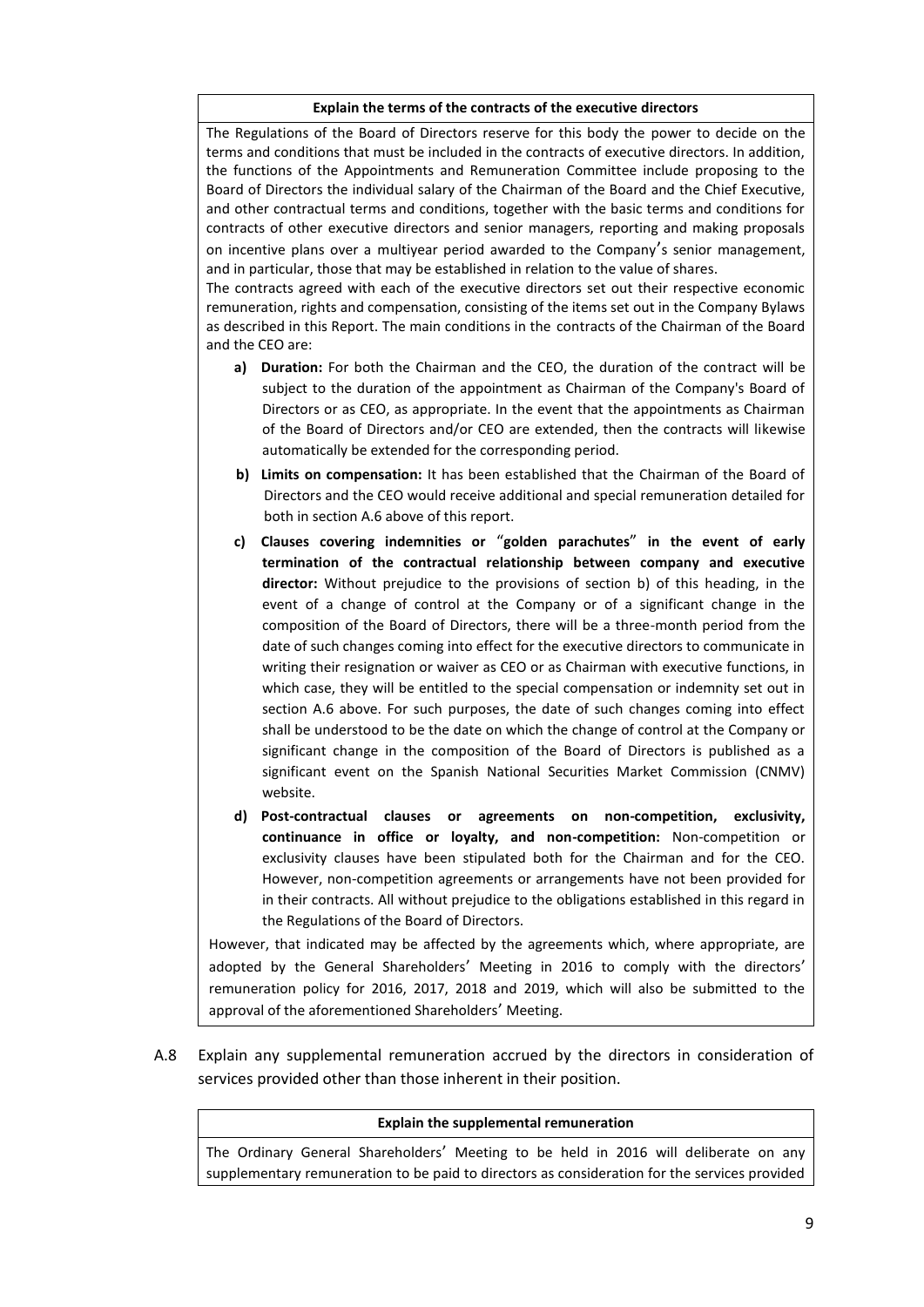other than those inherent to their post.

A.9 State any remuneration in the form of advances, loans or guarantees provided, with an indication of the interest rate, main features, and amounts potentially returned, as well as the obligations assumed on their behalf as a guarantee.

#### **Explain the advances, loans and guarantees provided**

No remuneration in the form of advances, loans and guarantees has been granted to any of the Company's directors. Likewise, the directors' remuneration policy for 2016, 2017, 2018 and 2019, which will be submitted to the approval of the Ordinary General Shareholders' Meeting in 2016, does not envisage granting this type of remuneration to directors, although this aspect may be altered in line with the resolutions of the Ordinary General Shareholders' Meeting in 2016.

A.10 Explain the main features of remunerations in kind.

#### **Explain the remunerations in kind**

The Company has contracted a collective civil liability insurance policy that covers all actions and conduct of the Company's directors and managers in the performance of their duties. In addition, the Company grants other benefits in kind to the CEO in the form of medical insurance.

A.11 State the remuneration accrued by the director by virtue of payments made by the listed company to a third party to which the director provides services, if such payments are intended to provide remuneration for the services thereof in the company.

**Explain the remuneration accrued by the director by virtue of the payments made by the listed company to a third party to which the director provides services**

The directors of the Company have not accrued any remuneration of this kind.

A.12 Any item of remuneration other than those listed above, of whatever nature and provenance within the group, especially when it is deemed to be a related-party transaction or when the making thereof detracts from a true and fair view of the total remuneration accrued by the director.

#### **Explain the other items of remuneration**

Company directors did not earn any other type of remuneration, except that detailed in section D. b) i) below relating to remuneration received by them to form part of the Board of Directors of Société Foncière Lyonnaise, a subsidiary of Colonial, which includes wages paid to executive directors by this company.

A.13 Explain the actions taken by the company regarding the remuneration system in order to reduce exposure to excessive risk and align it with the long-term goals, values, and interests of the company, including any reference to: measures provided to ensure that the remuneration policy takes into account the long-term results of the company, measures establishing an appropriate balance between the fixed and variable components of remuneration, measures adopted with respect to those categories of personnel whose professional activities have a significant impact on the entity's risk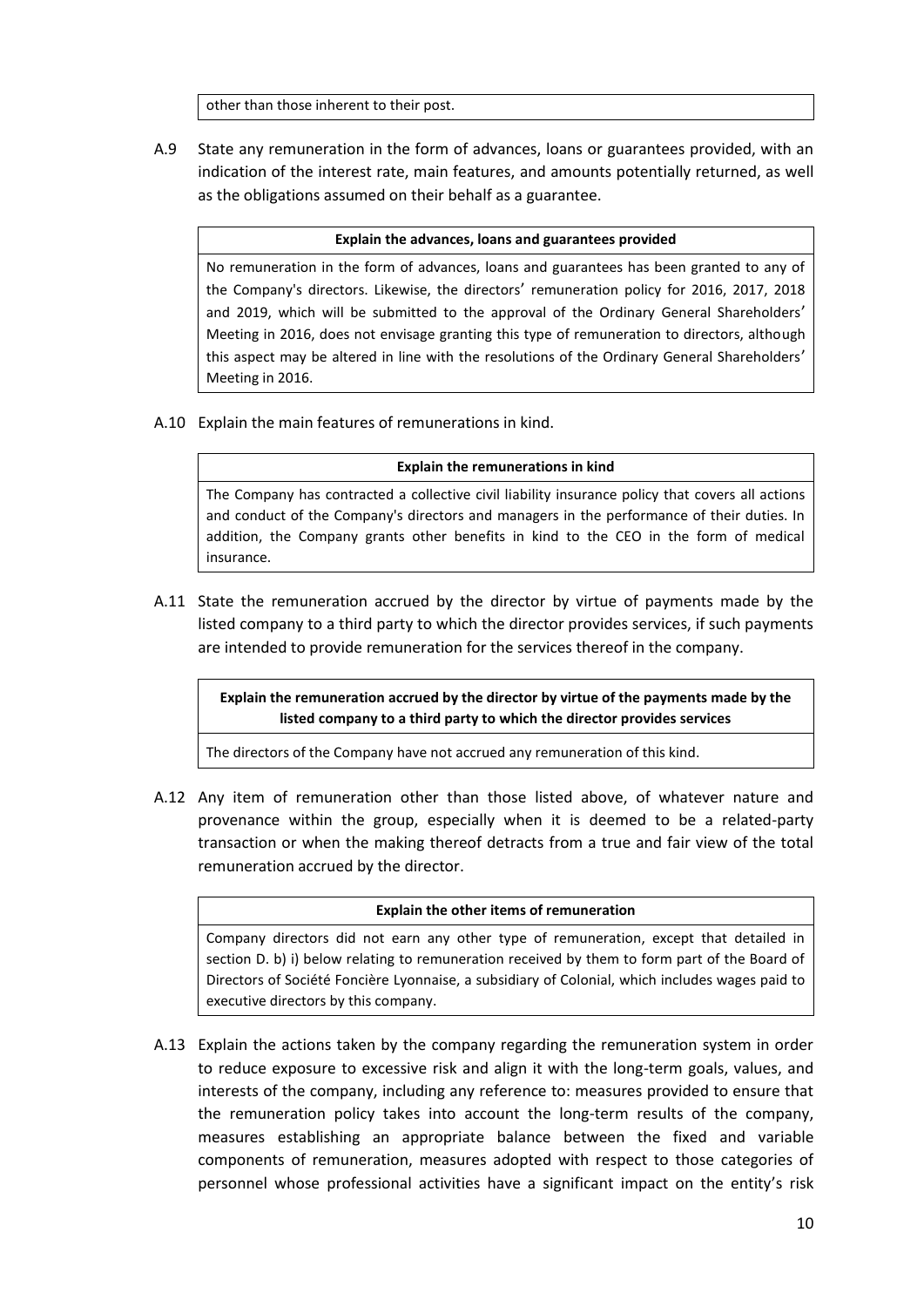profile, recovery formulas or clauses to be able to demand the return of the variable components of remuneration based on results if such components have been paid based on data that is later clearly shown to be inaccurate, and measures provided to avoid any conflicts of interest.

#### **Explain actions taken to reduce risks**

In relation to measures in place to guarantee that the remuneration policy is based on the Company's long-term results, the share delivery plan described in section A.4 above establishes a range of objective criteria for the assessment of the Company's results so as to determine the specific number of shares to be delivered to the Chairman and the CEO.

Also, the Company endeavors to provide an adequate balance between fixed and variable remuneration components. In this regard, the directors' remuneration policies for 2016, 2017, 2018 and 2019, which will be submitted to the approval of the 2016 Ordinary General Shareholders' Meeting, will establish the criteria to maintain an adequate balance between such components, setting variable remuneration as a maximum percentage of total fixed remuneration.

The Company believes that nobody on its workforce is involved in professional activities that could have a material impact on its risk profile.

Moreover, the directors' remuneration policies for 2016, 2017, 2018 and 2019, which will be submitted to the approval of the 2016 Ordinary General Shareholders' Meeting, can consider recovery formulas or clauses in order to be able to claim the refund of the variable remuneration components based on results when such components have been paid based on data that is later clearly shown to be inaccurate.

### **B REMUNERATION POLICY FOR FUTURE YEARS**

Section revoked by *Circular 7/2015, of December 22, of the Spanish National Securities Market Commission, which modifies Circular 5/2013, of June 12, which establishes the template for the annual corporate governance report of listed corporations, savings banks and other entities that issue securities admitted for listing on official securities markets, and Circular 4/2013, of June 12, which establishes the template for the annual report on remuneration of directors of listed corporations and of members of boards of directors and of control committees of savings banks that issue securities admitted for trading on official securities markets*.

## **C. OVERALL SUMMARY OF THE APPLICATION OF THE REMUNERATION POLICY DURING THE FINANCIAL YEAR JUST ENDED**

C.1 Summarize the main features of the structure and items of remuneration from the remuneration policy applied during the financial year just ended, which give rise to the breakdown of individual remuneration accrued by each of the directors as reflected in section D of this report, as well as a summary of the decisions made by the board to apply such items.

> **Explain the structure and items of remuneration from the remuneration policy applied during the financial year**

### **I.** *Remuneration policy applied in 2015*

At the proposal of the Appointments and Remuneration Committee, the Board of Directors resolved to submit, under point eight on the Agenda, the approval of the following proposed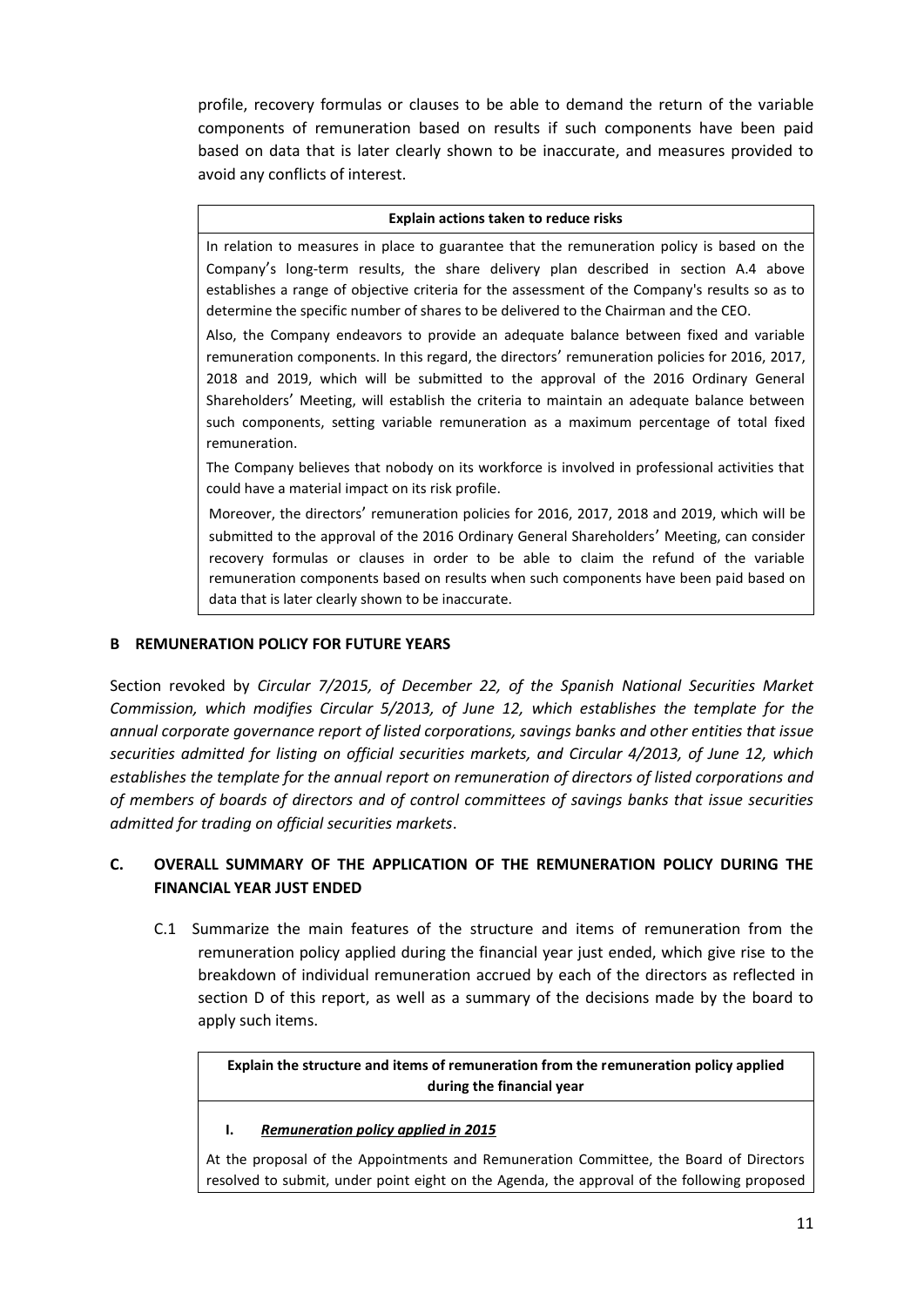agreement on directors' remuneration to the General Shareholders' Meeting, which was adopted by such meeting on April 24, 2015:

"*Under article 30.2 (i) of the Company Bylaws and, subject to a proposal by the Appointments and Remuneration Committee, it is proposed to the General Shareholders*' *Meeting to set the maximum annual pay of directors in their capacity as such in 2015, as fixed annual remuneration and attendance fees at meetings of the Board and of its committees, at one million, nine hundred and twenty-seven thousand euros (€1,927,000) [effective from January 01, 2015]. This amount also includes, in the same terms as fixed annual remuneration and attendance fees, the remuneration corresponding to the coordinating director, the Vice-Chairman and the remaining members of the Board of Directors*' *committees. The previous remuneration limit will remain in force until the General Shareholders*' *Meeting resolves to change it.*

*The Board of Directors will distribute the relevant remuneration to its members within the limit set by the General Shareholders*' *Meeting, pursuant to that established in the Company Bylaws and in the Regulations of the Board of Directors.* 

*The following amounts will be established as the maximum remuneration to the Chairman and CEO for the executive duties performed by them for the Company, other than those inherent in their capacity as mere directors: 1. With respect to fixed remuneration: i. Chairman of the Board of Directors: the fixed annual remuneration of the Chairman of the Board of Directors is €400,000 ii. CEO: The fixed annual remuneration of the Chief Executive Officer is €520,000. 2. With regard to variable remuneration for 2015, it is proposed to the General Shareholders*' *Meeting that both the Chairman and the CEO can receive variable remuneration of up to a maximum of 60% of the fixed annual remuneration indicated in the previous section, based on the criteria set in the directors*' *remuneration policy for 2015. The following are excluded from the maximum annual limit set by the General Shareholders*' *Meeting with respect to directors in their capacity as such, and within the remuneration corresponding to the Chairman and CEO for the performance of their executive duties: - Rights relating to the share delivery plan for Company directors and senior managers approved by the General Shareholders*' *Meeting on January 21, 2014. - Any contingent compensation which, due to its supplementary extraordinary nature, was approved by the General Shareholders*' *Meeting on November 21, 2008 in favor of the CEO, and by the General Shareholders*' *Meeting on June 21, 2011 in favor of the Chairman, in the cases of cessation due to a change of control at the Company or to a significant change in the Board of Directors*' *composition.*"

Likewise, on April 24, 2015, the General Shareholders' Meeting adopted, by means of a consultative vote, the corresponding resolution relating to point nine on its Agenda, regarding the "*Approval, on a consultative basis, of the 2014 Annual Directors*' *Remuneration Report*" *of Inmobiliaria Colonial, S.A.*".

On the basis of the foregoing, directors' remuneration in 2015, received in proportion to the period of time over which each director has occupied his/her post, is as follows:

#### **a) Remuneration of directors for the performance of executive duties:**

- The Chairman of the Board of Directors, in his/her capacity as such, and for being the Chairman of the Executive Committee, is entitled to receive a fixed annual amount of €100,000.
- The Vice-Chairman of the Board of Directors, in his/her capacity as such, and for being the Vice-Chairman of the Executive Committee, is entitled to receive a fixed annual amount of €100,000.
- The directors, with the exception of the Chairman and Vice-Chairman of the Board of Directors, are entitled to receive a fixed annual amount of €50,000.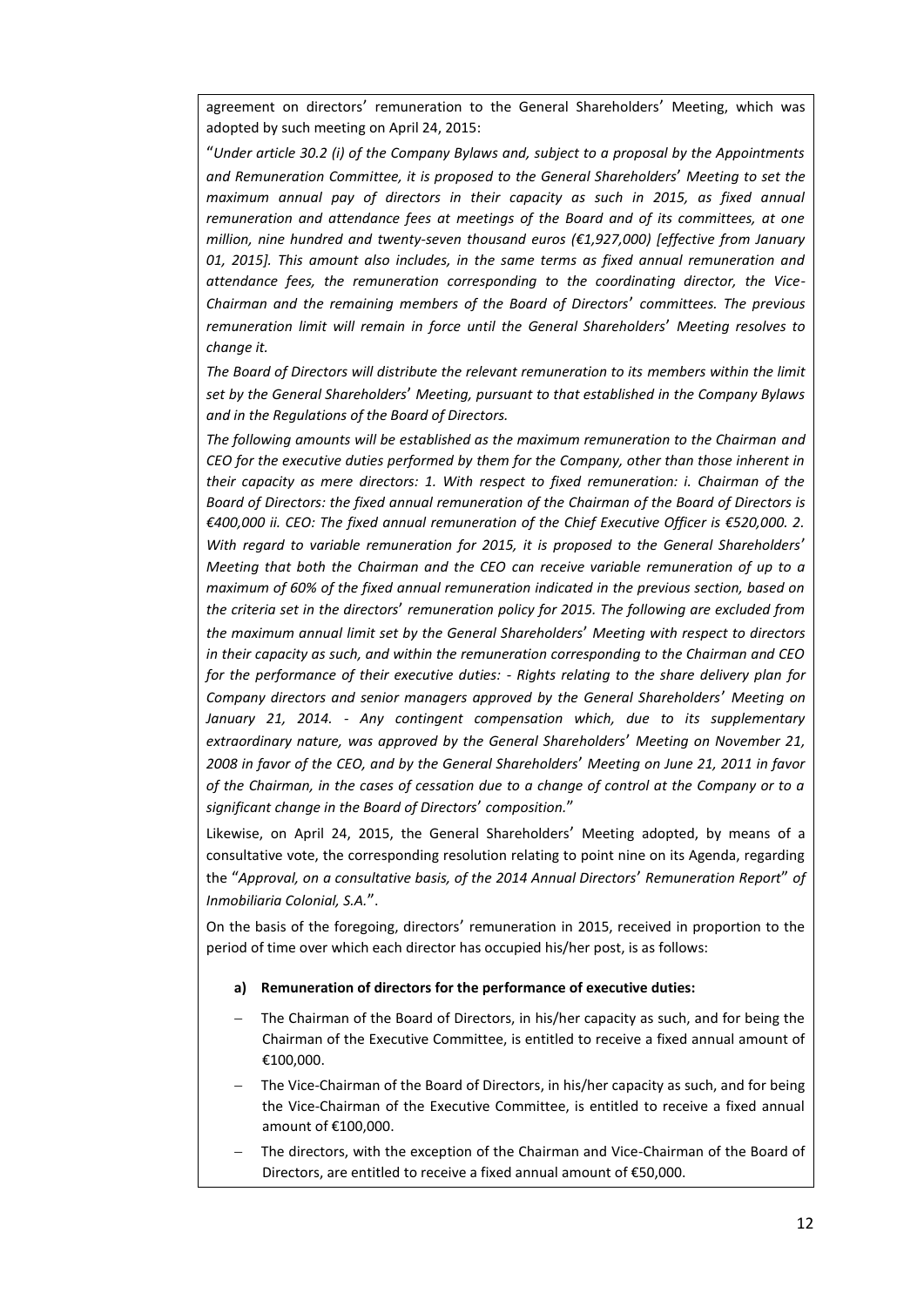- The lead independent director is entitled to receive an additional fixed annual amount of €50,000.
- In addition, the Chairman and Vice-Chairman of the Board will receive, by way of attendance fees for each Board meeting, the sum of  $\epsilon$ 4,800, while the other directors will receive €3,000.
- The remaining members of the Executive Committee (directors) are entitled to a fixed annual amount of €25,000.
- The Chairmen of the Audit and Control Committee and of the Appointments and Remuneration Committee shall receive an extra fixed annual sum of €50,000 while the other members of said Committees shall receive an additional fixed annual amount of €25,000.
- Moreover, the Chairman and Vice-Chairman of the Executive Committee and the Chairmen of the Audit and Control Committee and of the Appointments and Remuneration Committee, shall receive attendance fees of €4,800 for each meeting, while the directors attending each of these committee meetings shall receive €3,000 per meeting.

With the exception of the wages of the two executive directors for the performance of their executive duties, the breakdown of which is provided subsequently, the amounts included in this section reflect the sole remuneration to which directors were entitled in 2015, in proportion to the period of time over which they had held their posts.

### **b) Additional remuneration of executive directors:**

The only executive directors the appointment of which as directors is associated with their executive functions in the terms set out in article 4 of the Board of Directors' Regulations, are Juan José Brugera Clavero (Chairman of the Board of Directors who provides certain executive functions) and Pedro Viñolas Serra (CEO and First Executive Director).

These directors receive the following additional remuneration to that indicated in section a) above:

- i. Annual fixed remuneration:
- *Chairman*: the annual fixed remuneration received by the Chairman agreed by the Board of Directors, subject to a report by the Appointments and Remuneration Committee, is €400,000.
- *CEO*: the annual fixed remuneration received by the CEO agreed by the Board of Directors, subject to a report by the Appointments and Remuneration Committee, is €520,000.
- ii. Variable remuneration:
	- *Chairman*: the variable remuneration can amount to a maximum of 60% of the annual fixed remuneration indicated in section (i) above, having been set at 60%.
	- *CEO*: the variable remuneration can amount to a maximum of 60% of the annual fixed remuneration indicated in section (i) above, having been set at 60%.
- iii. Additional benefits:

The remuneration system for the Chief Executive Officer and the Chairman of the Board of Directors is supplemented with other benefits to be determined by the Board of Directors.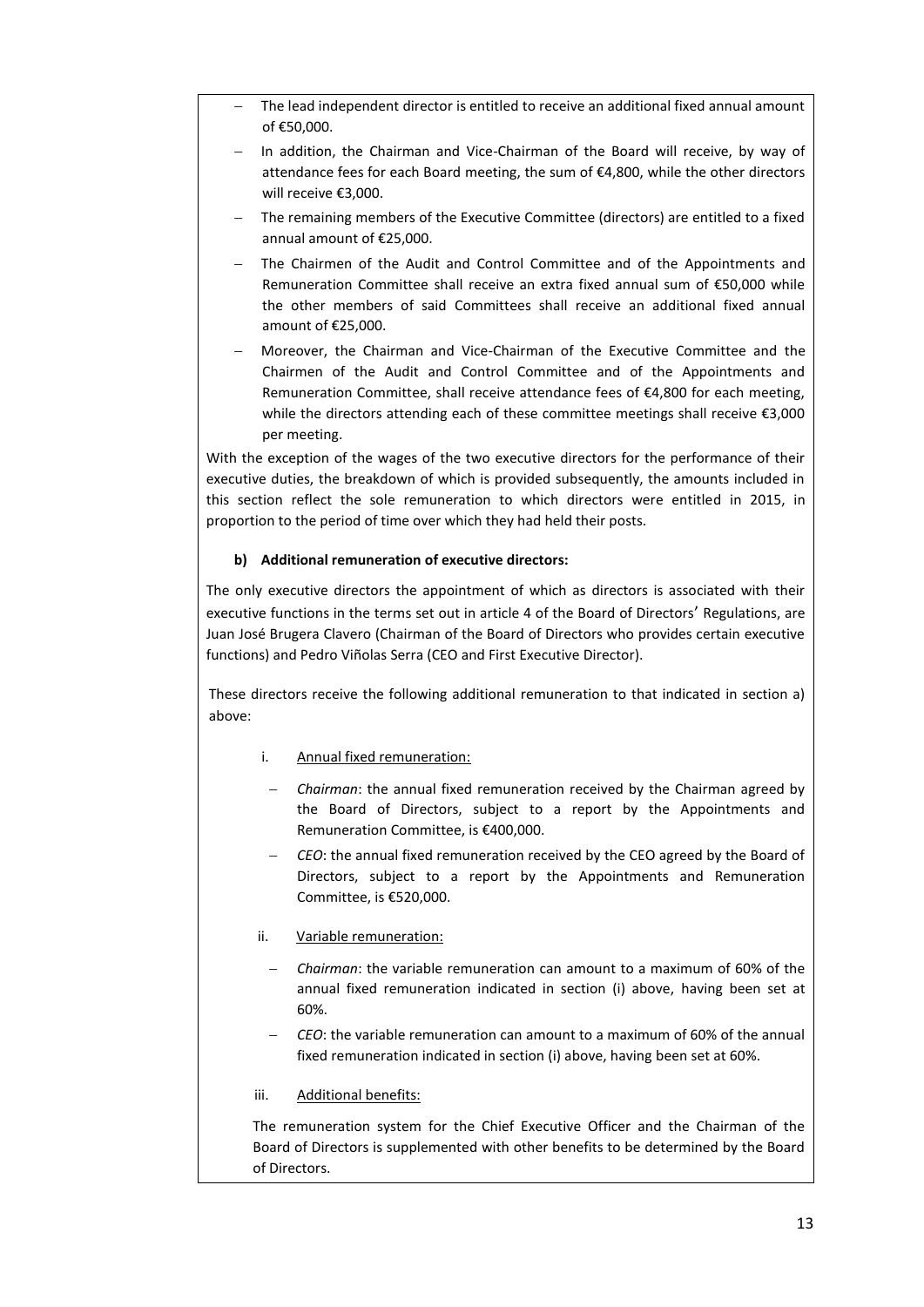In particular, the Company has contracted a collective civil liability insurance policy that covers all actions and conduct of the Company's directors and managers in the performance of their duties.

## iv. Long-term variable remuneration plan consisting of the conditional restricted delivery of Company shares:

The executive directors were beneficiaries of a share delivery plan which has been replaced by a new plan approved by the General Shareholders' Meeting on January 21, 2014, the features of which are presented in section A.4. In this regard, as a result of the application of the share delivery plan in force in 2015, the executive directors received 1,813,521 shares, 503,756 of which correspond to the Chairman, and the remaining 1,309,765 of which correspond to the CEO.

#### v. Additional contingent remuneration:

The Chairman and the CEO would receive additional, special remuneration in the event of resignation or dismissal as directors due to a change of control at the Company or to a significant change in the composition of its Board of Directors, among other cases as established by the Board itself, in the terms contained in section A.6. However, the events leading to the generation of such additional special remuneration for the Chairman and the CEO did not occur in 2015.

#### **II.** *Summary of Board decisions to apply such items:*

- a. The Board resolved that the Chairman and the CEO should receive variable remuneration of up to 60% of their fixed salary for performing their duties and devote themselves to the Company.
- b. Furthermore, following a proposal by the Appointments and Remuneration Committee, the Board approved the 2015 Annual Report on Remuneration of **Directors**
- c. Also, at this meeting, following a proposal by the Appointments and Remuneration Committee, the Board resolved to submit directors' remuneration for 2015 to the General Shareholders' Meeting, proposing that the latter pronounce its opinion on the setting at €1,927,000 of the maximum annual limit of directors' remuneration, in terms of fixed annual pay and attendance fees for meetings of the Board and its committees. Likewise, as part of this resolution, the maximum amounts to be received by the Chairman and the CEO as fixed and variable remuneration for the performance of their executive duties, in accordance with the 2015 directors' remuneration policy, were submitted for proposal to the General Shareholders' Meeting.
- d. Following a proposal by the Appointments and Remuneration Committee, the Board resolved, in application of the share delivery plan for Company executive directors and senior managers, to deliver 1,813,521 shares to the executive directors to ensure compliance in 2014 with the indicators approved by the General Shareholders' Meeting and the Board. This Plan was approved by the General Shareholders' Meeting on January 21, 2014.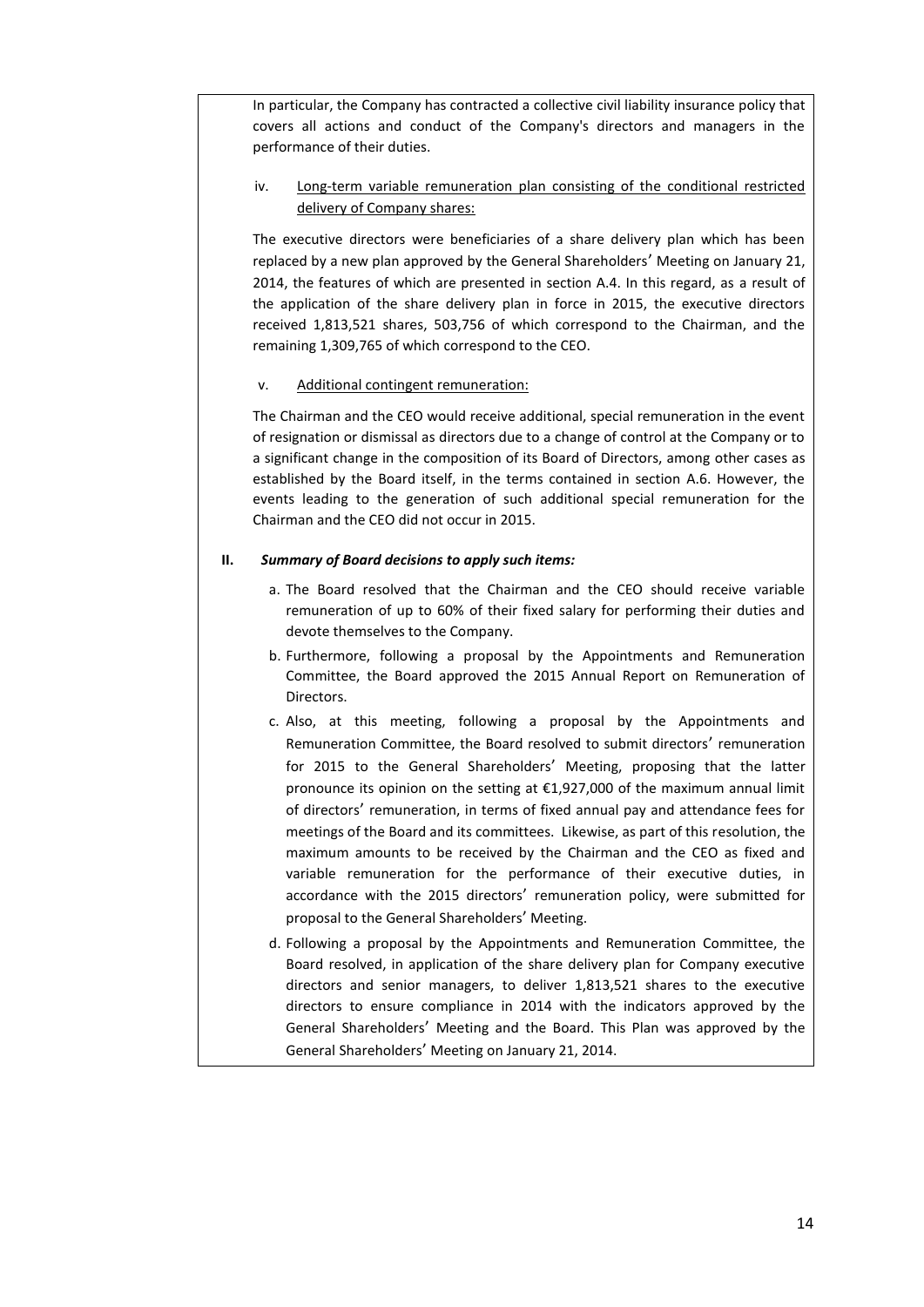### **D. BREAKDOWN OF INDIVIDUAL REMUNERATION ACCRUED BY EACH OF THE DIRECTORS**

D.1 Complete the following tables regarding the individualized remuneration of each of the directors (including the remuneration for the financial year for executive duties) accrued during the financial year.

# **a) Accrued remuneration at the company covered by this report:**

| Name/Type/<br>accrual period 2015                                    | Salary | Fixed<br>remuneration | Attenda<br>nce fees | Short-term<br>variable<br>remuneration | Long-term<br>variable<br>remunerati<br>on | Remuneration<br>for belonging<br>to board<br>committees | Termination<br>benefits | Other<br>remunerat<br>ion | <b>Total 2015</b> | <b>Total 2014</b> |
|----------------------------------------------------------------------|--------|-----------------------|---------------------|----------------------------------------|-------------------------------------------|---------------------------------------------------------|-------------------------|---------------------------|-------------------|-------------------|
| Juan José Brugera<br>Clavero                                         | 400    | 50                    | 43                  | 126                                    |                                           | 50                                                      |                         |                           | 669               | 1677              |
| Pedro Viñolas<br>Serra                                               | 520    | 50                    | 27                  | 169                                    |                                           | 25                                                      |                         |                           | 791               | 2199              |
| Villar Mir Group<br>(represented by<br>Juan Miguel Villar<br>Mir)    |        | 50                    | 34                  |                                        |                                           | 50                                                      |                         |                           | 134               | 78                |
| Carlos<br>Fernández-Lerga<br>Garralda                                |        | 100                   | 65                  |                                        |                                           | 100                                                     |                         |                           | 265               | 238               |
| Javier Iglesias de<br>Ussel Ordís                                    |        | 50                    | 75                  |                                        |                                           | 75                                                      |                         |                           | 200               | 188               |
| Luis Maluquer<br>Trepat                                              |        | 50                    | 51                  |                                        |                                           | 25                                                      |                         |                           | 126               | 117               |
| Juan Villar-Mir de<br>Fuentes                                        |        | 50                    | 36                  |                                        |                                           | 50                                                      |                         |                           | 136               | 77                |
| Silvia Villar-Mir<br>de Fuentes                                      |        | 43                    | 15                  |                                        |                                           |                                                         |                         |                           | 58                | 34                |
| Juan Carlos García<br>Cañizares                                      |        | 50                    | 33                  |                                        |                                           | 50                                                      |                         |                           | 133               | 77                |
| Francesc Mora<br>Sagués                                              |        | 50                    | 36                  |                                        |                                           | 50                                                      |                         |                           | 136               | 74                |
| Ana Sainz de<br>Vicuña                                               |        | 50                    | 42                  |                                        |                                           | 25                                                      |                         |                           | 117               | 61                |
| Javier Faus<br>Santasusana                                           |        |                       |                     |                                        |                                           |                                                         |                         |                           |                   | 66                |
| HDA Conseil,<br>S.A.R.L.<br>(represented by<br>HENRI<br>D'AMBRIÈRES) |        |                       |                     |                                        |                                           |                                                         |                         |                           |                   | 73                |
| Sheikh Ali Jassim                                                    |        | $\overline{7}$        |                     |                                        |                                           |                                                         |                         |                           | $\overline{7}$    |                   |

#### **i) Cash remuneration (in thousands of €)**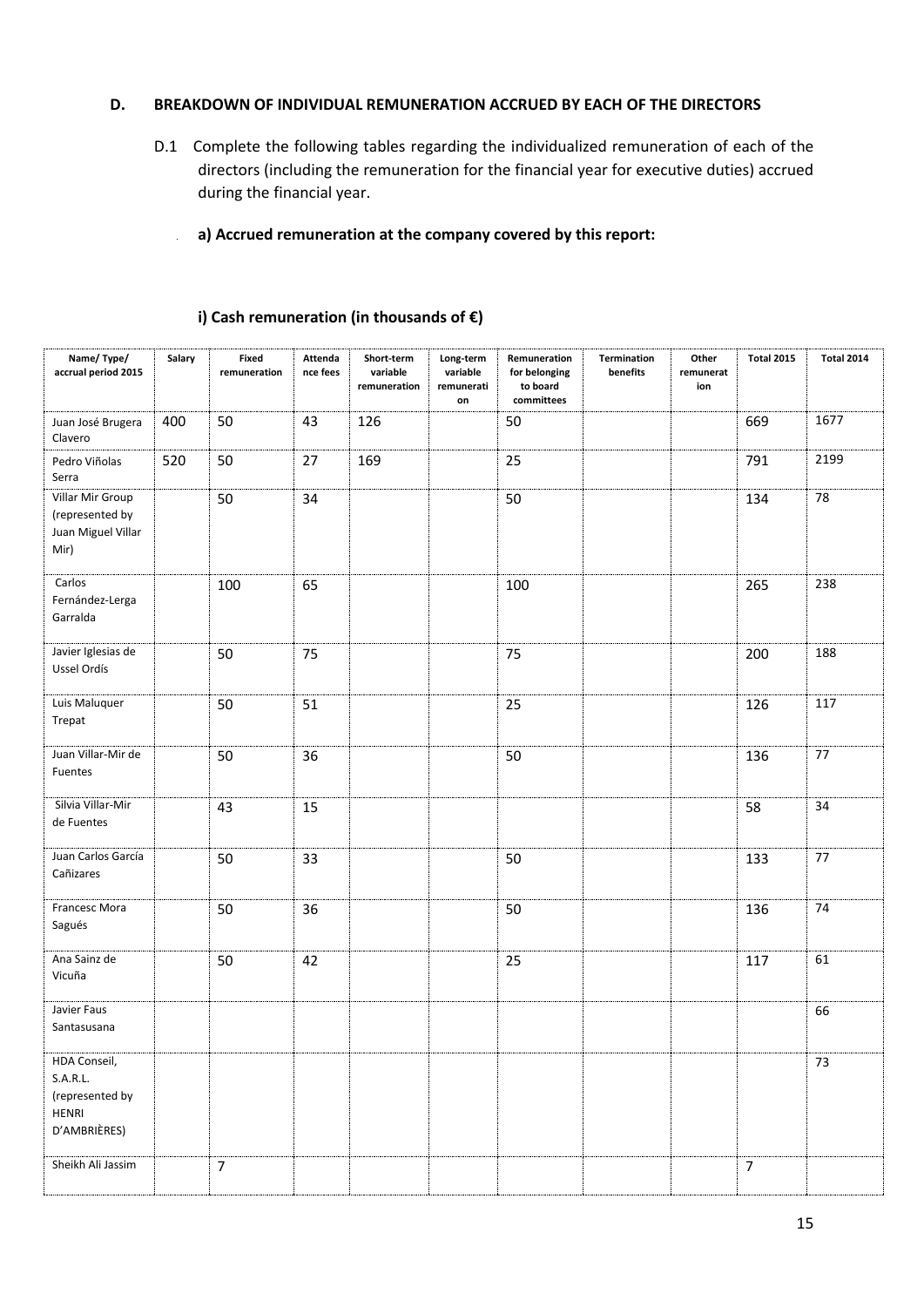| M.J. Al Thani                                                                                                   |  |  |  |  |  |
|-----------------------------------------------------------------------------------------------------------------|--|--|--|--|--|
| the contract of the contract of the contract of the contract of the contract of the contract of the contract of |  |  |  |  |  |
|                                                                                                                 |  |  |  |  |  |
|                                                                                                                 |  |  |  |  |  |
|                                                                                                                 |  |  |  |  |  |
|                                                                                                                 |  |  |  |  |  |

# **ii) Share-based remuneration systems**

| Name/Type/<br>accrual period                                            | Name of the<br>Plan and     |                   | Ownership of options at the beginning of<br>2015 |                                 |                           |                   |                              | Options allocated in 2015       |                    |                                      | Shares delivered in 2015   |
|-------------------------------------------------------------------------|-----------------------------|-------------------|--------------------------------------------------|---------------------------------|---------------------------|-------------------|------------------------------|---------------------------------|--------------------|--------------------------------------|----------------------------|
| 2015                                                                    | implementation<br>date      | No. of<br>options | No. of<br>shares<br>affected                     | <b>Exercise</b><br>price<br>(€) | <b>Exercise</b><br>period | No. of<br>options | No. of<br>shares<br>affected | <b>Exercise</b><br>price<br>(€) | Exercise<br>period | <b>Conditions</b><br>for<br>exercise | No.<br>P<br>rice<br>Amount |
| Juan José<br><b>Brugera</b><br>Clavero                                  | 2014 Share<br>Delivery Plan | $\mathbf 0$       | 488,372                                          | $\mathbf 0$                     | $\mathbf{0}$              | $\mathbf 0$       | 503,756                      | 0.60                            | $\mathbf 0$        | $\mathbf 0$                          | 302,253                    |
| Pedro<br>Viñolas<br>Serra                                               | 2014 Share<br>Delivery Plan | $\pmb{0}$         | 1,269,767                                        | $\mathbf 0$                     | $\mathbf 0$               | $\mathbf 0$       | 1,309,765                    | 0.60                            | $\pmb{0}$          | $\mathbf 0$                          | 785,859                    |
| Villar Mir<br>Group<br>(represented<br>by Juan<br>Miguel Villar<br>Mir) | Not<br>applicable           | $\mathbf 0$       | $\pmb{0}$                                        | $\mathbf 0$                     | $\mathbf 0$               | $\mathbf 0$       | $\mathsf{O}\xspace$          | $\mathbf 0$                     | $\mathbf 0$        | $\mathbf 0$                          | $\mathbf 0$                |
| Carlos<br>Fernández-<br>Lerga<br>Garralda                               | Not<br>applicable           | $\mathbf 0$       | $\pmb{0}$                                        | $\mathbf 0$                     | $\mathbf 0$               | $\mathbf 0$       | $\mathbf 0$                  | $\mathbf 0$                     | $\mathbf 0$        | $\mathbf 0$                          | $\mathbf 0$                |
| Javier<br>Iglesias de<br>Ussel Ordís                                    | Not<br>applicable           | $\pmb{0}$         | $\pmb{0}$                                        | $\mathbf 0$                     | $\mathbf 0$               | $\mathbf 0$       | $\pmb{0}$                    | $\pmb{0}$                       | $\pmb{0}$          | $\pmb{0}$                            | $\pmb{0}$                  |
| Luis<br>Maluquer<br>Trepat                                              | Not<br>applicable           | $\pmb{0}$         | $\pmb{0}$                                        | $\mathbf 0$                     | $\mathbf 0$               | $\mathbf 0$       | $\pmb{0}$                    | 0                               | $\pmb{0}$          | $\pmb{0}$                            | $\pmb{0}$                  |
| Juan Villar-<br>Mir de<br>Fuentes                                       | Not<br>applicable           | $\mathbf 0$       | $\mathbf 0$                                      | $\mathbf 0$                     | $\boldsymbol{0}$          | $\mathbf 0$       | $\mathbf 0$                  | 0                               | $\mathbf 0$        | $\mathbf 0$                          | $\boldsymbol{0}$           |
| Sílvia Villar-<br>Mir de<br>Fuentes                                     | Not<br>applicable           | $\overline{0}$    | $\mathbf 0$                                      | $\mathbf 0$                     | $\overline{0}$            | $\mathbf 0$       | $\mathbf 0$                  | $\mathbf 0$                     | $\mathbf 0$        | $\boldsymbol{0}$                     | $\mathbf 0$                |
| Juan Carlos<br>García<br>Cañizares                                      | Not<br>applicable           | $\pmb{0}$         | $\mathbf 0$                                      | $\mathbf 0$                     | $\overline{0}$            | $\pmb{0}$         | $\pmb{0}$                    | $\mathbf 0$                     | $\pmb{0}$          | $\boldsymbol{0}$                     | $\pmb{0}$                  |
| Francesc<br>Mora Sagués                                                 | Not<br>applicable           | $\pmb{0}$         | $\mathbf 0$                                      | $\mathbf 0$                     | $\mathbf 0$               | $\mathbf 0$       | $\pmb{0}$                    | $\mathbf 0$                     | $\mathbf 0$        | $\mathbf 0$                          | $\pmb{0}$                  |
| Ana Sainz de<br>Vicuña                                                  | Not<br>applicable           | $\pmb{0}$         | $\pmb{0}$                                        | $\pmb{0}$                       | $\mathbf 0$               | 0                 | $\pmb{0}$                    | $\pmb{0}$                       | $\pmb{0}$          | $\pmb{0}$                            | $\pmb{0}$                  |
| Sheikh Ali<br>Jassim M.J.<br>Al Thani                                   | Not<br>applicable           | $\mathbf 0$       | $\mathbf 0$                                      | $\mathbf 0$                     | $\boldsymbol{0}$          | 0                 | $\mathbf 0$                  | 0                               | $\mathbf 0$        | $\boldsymbol{0}$                     | $\mathbf 0$                |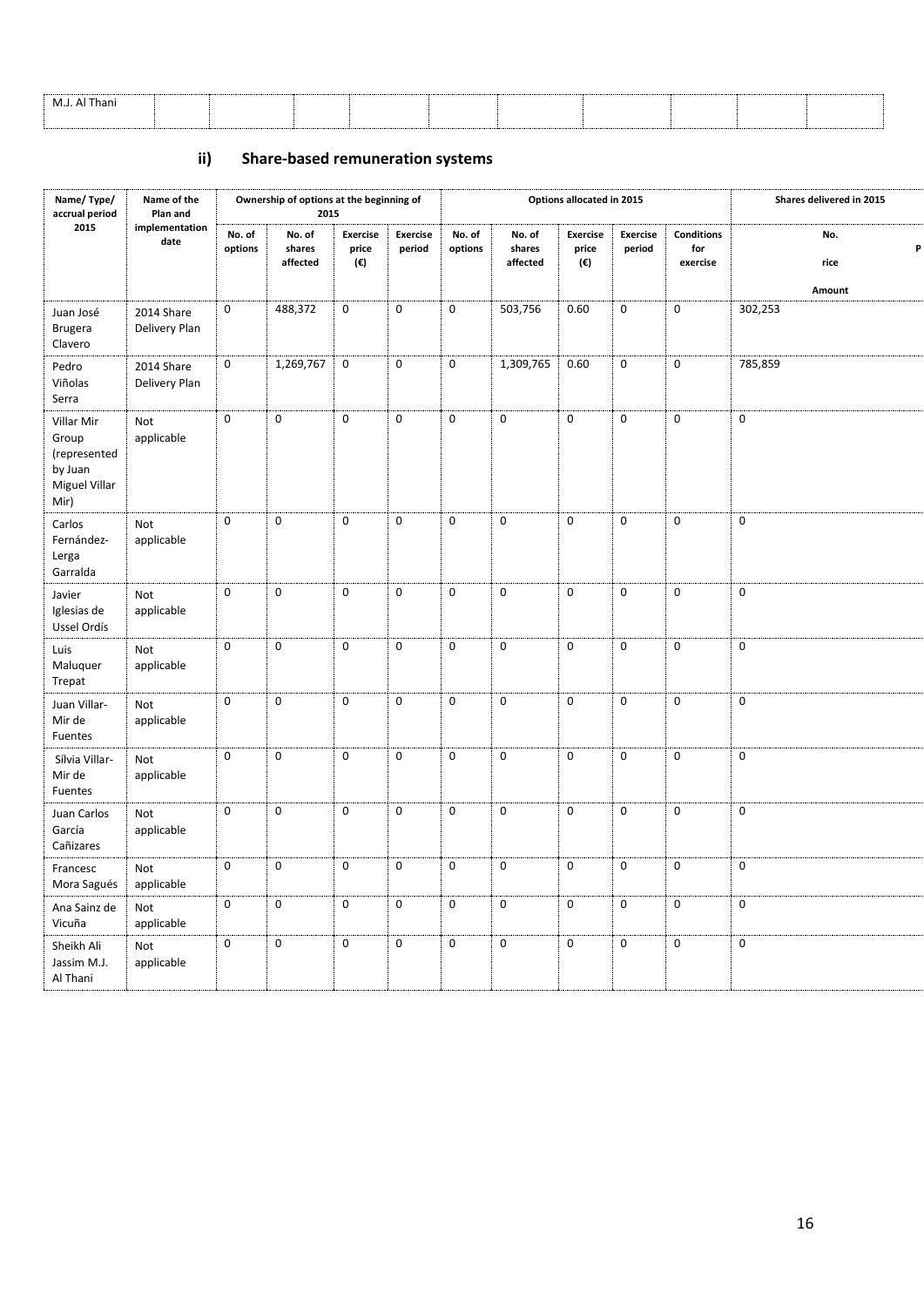|                                                                   |                                                   | <b>Options</b><br>Options exercised in 2015<br>expired<br>and not<br>exercised |                              |                                       |                              |                   | Options at the end of 2015 |                              |                                       |                           |                                       |
|-------------------------------------------------------------------|---------------------------------------------------|--------------------------------------------------------------------------------|------------------------------|---------------------------------------|------------------------------|-------------------|----------------------------|------------------------------|---------------------------------------|---------------------------|---------------------------------------|
| Name/Type/<br>accrual period 2015                                 | Name of the Plan<br>and<br>implementation<br>date | No. of<br>options                                                              | No. of<br>shares<br>affected | <b>Exercise</b><br>price $(\epsilon)$ | Gross<br>profit $(\epsilon)$ | No. of<br>options | No. of<br>options          | No. of<br>shares<br>affected | <b>Exercise</b><br>price $(\epsilon)$ | <b>Exercise</b><br>period | Other<br>requirements<br>for exercise |
| Juan José Brugera<br>Clavero                                      | 2014<br>Share<br>Delivery Plan                    | $\mathbf 0$                                                                    | $\mathbf 0$                  | $\mathbf 0$                           | $\mathbf 0$                  | $\mathbf 0$       | $\mathbf 0$                | 0                            | $\mathbf 0$                           | $\mathbf 0$               | $\mathbf 0$                           |
| Pedro Viñolas<br>Serra                                            | 2014<br>Share<br>Delivery Plan                    | $\mathbf 0$                                                                    | $\mathbf 0$                  | $\Omega$                              | $\mathbf 0$                  | $\Omega$          | $\mathbf 0$                | 0                            | $\mathbf 0$                           | $\mathbf 0$               | $\mathbf 0$                           |
| Villar Mir Group<br>(represented by<br>Juan Miguel Villar<br>Mir) | Not applicable                                    | $\mathbf 0$                                                                    | $\mathbf{0}$                 | $\Omega$                              | $\Omega$                     | $\Omega$          | $\Omega$                   | 0                            | $\Omega$                              | $\Omega$                  | $\mathbf 0$                           |
| Carlos Fernández-<br>Lerga Garralda                               | Not applicable                                    | $\mathbf 0$                                                                    | $\mathbf 0$                  | $\Omega$                              | $\mathbf 0$                  | $\Omega$          | $\mathbf 0$                | 0                            | $\mathbf 0$                           | $\mathbf 0$               | $\mathbf 0$                           |
| Javier Iglesias de<br>Ussel Ordís                                 | Not applicable                                    | $\mathbf 0$                                                                    | $\mathbf{0}$                 | $\Omega$                              | $\mathbf 0$                  | $\Omega$          | $\Omega$                   | 0                            | $\mathbf 0$                           | $\mathbf 0$               | $\mathbf 0$                           |
| Luis Maluquer<br>Trepat                                           | Not applicable                                    | $\mathbf 0$                                                                    | $\mathbf 0$                  | $\mathbf 0$                           | $\mathbf 0$                  | 0                 | $\mathbf 0$                | 0                            | $\mathbf 0$                           | $\mathbf 0$               | $\mathbf 0$                           |
| Juan Villar-Mir de<br><b>Fuentes</b>                              | Not applicable                                    | $\mathbf 0$                                                                    | $\boldsymbol{0}$             | $\mathbf 0$                           | $\mathbf 0$                  | $\mathbf 0$       | $\mathbf 0$                | 0                            | $\mathbf 0$                           | 0                         | $\mathbf 0$                           |
| Silvia Villar-Mir<br>de Fuentes                                   | Not applicable                                    | $\mathbf 0$                                                                    | $\mathbf 0$                  | $\mathbf 0$                           | $\mathbf 0$                  | $\mathbf 0$       | $\mathbf 0$                | 0                            | $\mathbf 0$                           | $\mathbf 0$               | $\mathbf 0$                           |
| Juan Carlos García<br>Cañizares                                   | Not applicable                                    | $\mathbf 0$                                                                    | $\mathbf{0}$                 | $\Omega$                              | $\mathbf 0$                  | $\Omega$          | $\Omega$                   | 0                            | $\mathbf 0$                           | $\mathbf 0$               | $\mathbf 0$                           |
| <b>Francesc Mora</b><br>Sagués                                    | Not applicable                                    | $\mathbf 0$                                                                    | $\mathbf 0$                  | $\Omega$                              | $\mathbf 0$                  | $\Omega$          | $\mathbf 0$                | 0                            | $\mathbf 0$                           | 0                         | 0                                     |
| Ana Sainz de<br>Vicuña                                            | Not applicable                                    | $\mathbf 0$                                                                    | $\mathbf 0$                  | $\mathbf 0$                           | $\mathbf 0$                  | $\mathbf 0$       | $\mathbf 0$                | 0                            | $\mathbf 0$                           | $\mathbf 0$               | $\mathbf 0$                           |
| Sheikh Ali Jassim<br>M.J. Al Thani                                | Not applicable                                    | $\mathbf 0$                                                                    | $\boldsymbol{0}$             | $\mathbf 0$                           | $\mathbf 0$                  | $\mathbf 0$       | $\mathbf 0$                | 0                            | $\mathbf 0$                           | $\mathbf 0$               | $\mathbf 0$                           |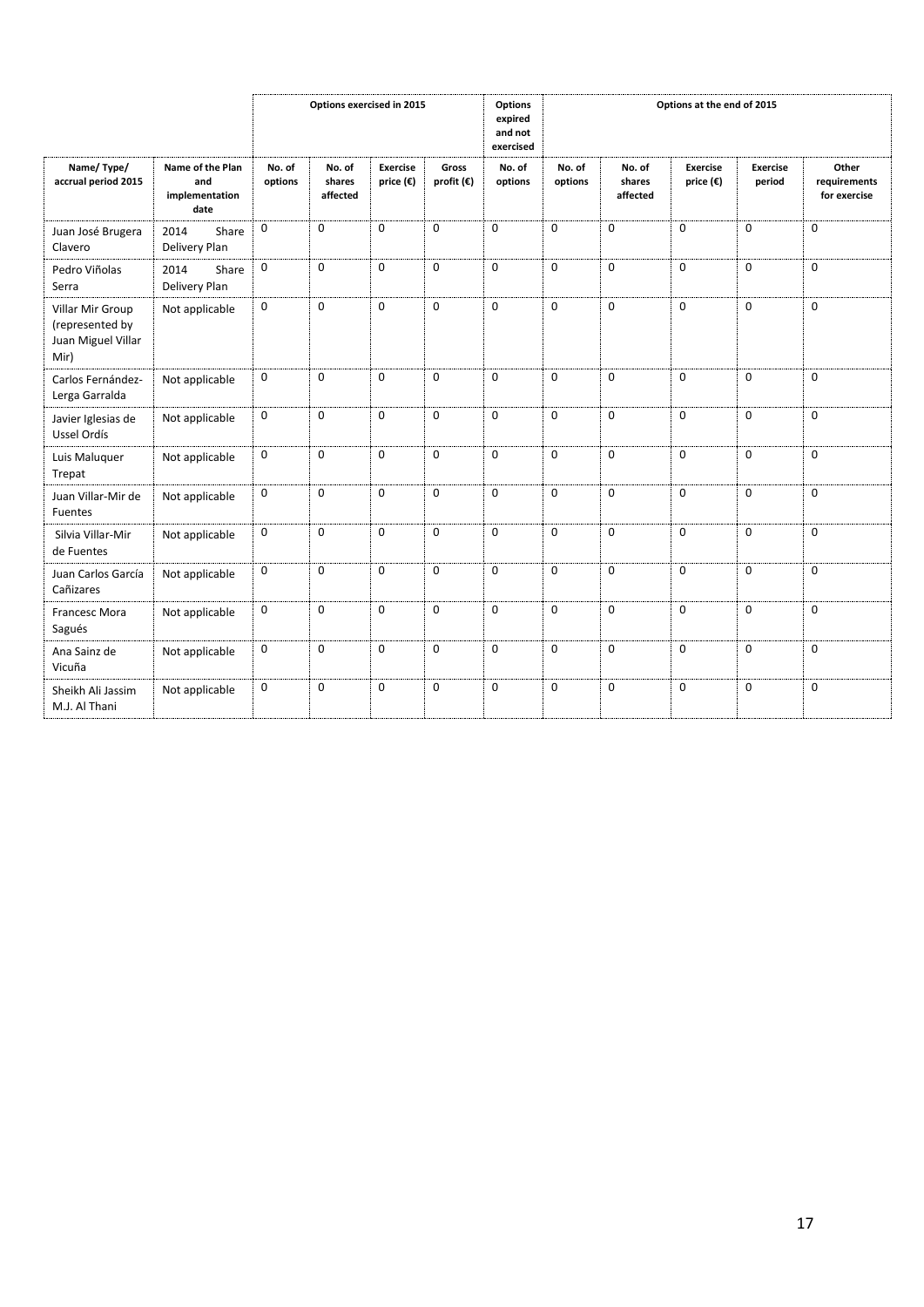# **ii) Long-term savings plans**

| Name/Type/Total Accrual                                        |             | Contribution for the year by the company (€ thousands) |             | Amount of accumulated funds (€ thousands) |  |  |  |  |
|----------------------------------------------------------------|-------------|--------------------------------------------------------|-------------|-------------------------------------------|--|--|--|--|
| Period in years                                                | 2015        | 2014                                                   | 2015        | 2014                                      |  |  |  |  |
| Juan José Brugera<br>Clavero                                   | $\mathbf 0$ | $\mathbf 0$                                            | $\mathbf 0$ | $\mathbf 0$                               |  |  |  |  |
| Pedro Viñolas Serra                                            | $\mathbf 0$ | $\mathbf 0$                                            | $\mathbf 0$ | $\mathbf 0$                               |  |  |  |  |
| Villar Mir Group<br>(represented by Juan<br>Miguel Villar Mir) | $\mathbf 0$ | $\mathbf 0$                                            | $\mathbf 0$ | $\mathbf 0$                               |  |  |  |  |
| Carlos Fernández-Lerga<br>Garralda                             | $\mathbf 0$ | $\mathbf 0$                                            | $\mathbf 0$ | $\mathbf 0$                               |  |  |  |  |
| Javier Iglesias de Ussel<br>Ordís                              | $\mathbf 0$ | $\mathbf 0$                                            | $\mathbf 0$ | $\mathbf 0$                               |  |  |  |  |
| Luis Maluquer Trepat                                           | $\mathbf 0$ | $\mathbf{0}$                                           | $\mathbf 0$ | $\mathbf 0$                               |  |  |  |  |
| Juan Villar-Mir de<br>Fuentes                                  | $\pmb{0}$   | $\mathbf 0$                                            | $\mathbf 0$ | $\mathbf 0$                               |  |  |  |  |
| Silvia Villar-Mir de<br>Fuentes                                | $\mathbf 0$ | $\mathbf{0}$                                           | $\mathbf 0$ | $\mathbf 0$                               |  |  |  |  |
| Juan Carlos García<br>Cañizares                                | $\mathbf 0$ | $\mathbf{0}$                                           | $\mathbf 0$ | $\mathbf 0$                               |  |  |  |  |
| Francesc Mora Sagués                                           | $\mathbf 0$ | $\mathbf{0}$                                           | $\mathbf 0$ | $\mathbf 0$                               |  |  |  |  |
| Ana Sainz de Vicuña                                            | $\mathbf 0$ | $\mathbf{0}$                                           | $\mathbf 0$ | $\mathbf 0$                               |  |  |  |  |
| Sheikh Ali Jassim M.J. Al<br>Thani                             | $\mathbf 0$ | $\mathbf 0$                                            | $\mathbf 0$ | $\mathbf 0$                               |  |  |  |  |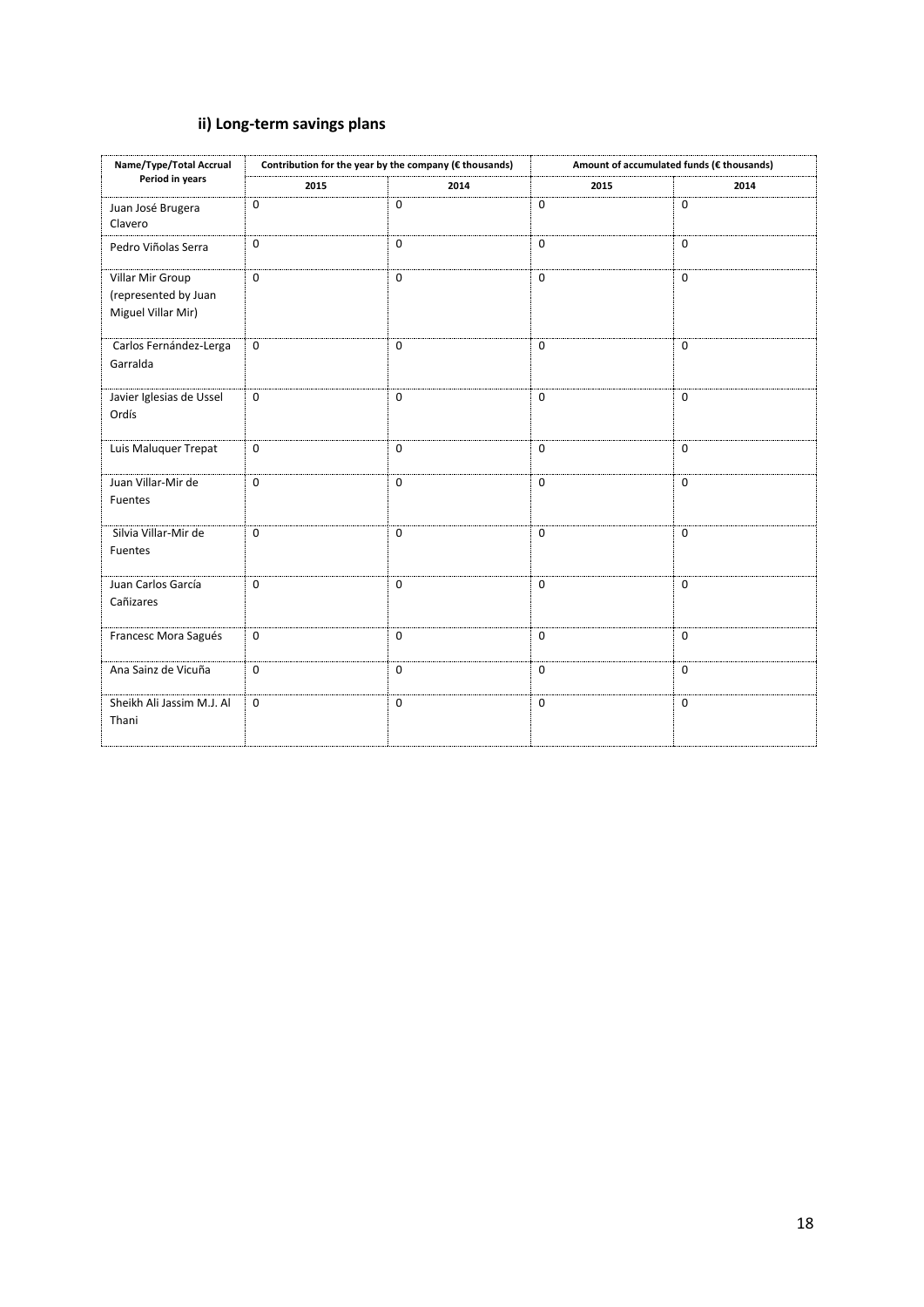# **iv) Other benefits (€ thousands)**

|                                                             | Remuneration in the form of advances, loans         |                                                     |                              |  |  |  |  |  |  |  |  |
|-------------------------------------------------------------|-----------------------------------------------------|-----------------------------------------------------|------------------------------|--|--|--|--|--|--|--|--|
| Name/Type                                                   | Interest rate for the transaction                   | Main features of the transaction                    | Amounts potentially returned |  |  |  |  |  |  |  |  |
| Juan José Brugera Clavero                                   | $\hspace{0.05cm} -\hspace{0.05cm} -\hspace{0.05cm}$ | $\overline{\phantom{a}}$                            | $\mathbf 0$                  |  |  |  |  |  |  |  |  |
| Pedro Viñolas Serra                                         | $\hspace{0.05cm} -\hspace{0.05cm} -\hspace{0.05cm}$ | $\hspace{0.05cm} -\hspace{0.05cm} -\hspace{0.05cm}$ | $\Omega$                     |  |  |  |  |  |  |  |  |
| Villar Mir Group (represented<br>by Juan Miguel Villar Mir) | $\mathbf{u}$                                        | $-$                                                 | $\Omega$                     |  |  |  |  |  |  |  |  |
| Carlos Fernández-Lerga<br>Garralda                          | $\mathbf{u}$                                        | $\hspace{0.05cm} -$                                 | $\Omega$                     |  |  |  |  |  |  |  |  |
| Javier Iglesias de Ussel Ordís                              | $\mathbf{u}$                                        | $\mathbf{u}$                                        | $\Omega$                     |  |  |  |  |  |  |  |  |
| Luis Maluquer Trepat                                        | $\mathbf{u}$                                        | $\overline{\phantom{a}}$                            | $\Omega$                     |  |  |  |  |  |  |  |  |
| Juan Villar-Mir de Fuentes                                  | $\overline{a}$                                      | $\overline{\phantom{a}}$                            | $\Omega$                     |  |  |  |  |  |  |  |  |
| Silvia Villar-Mir de Fuentes                                | $\overline{\phantom{a}}$                            | $\overline{\phantom{a}}$                            | $\mathbf 0$                  |  |  |  |  |  |  |  |  |
| Juan Carlos García Cañizares                                | $\mathbf{u}$                                        | $\overline{\phantom{a}}$                            | $\Omega$                     |  |  |  |  |  |  |  |  |
| Francesc Mora Sagués                                        | $\mathbf{u}$                                        | $\overline{\phantom{a}}$                            | $\mathbf 0$                  |  |  |  |  |  |  |  |  |
| Ana Sainz de Vicuña                                         | $\mathbf{u}$                                        | $\hspace{0.05cm} -\hspace{0.05cm} -\hspace{0.05cm}$ | $\mathbf 0$                  |  |  |  |  |  |  |  |  |
| Sheikh Ali Jassim M.J. Al Thani                             | $\overline{a}$                                      | $-$                                                 | $\Omega$                     |  |  |  |  |  |  |  |  |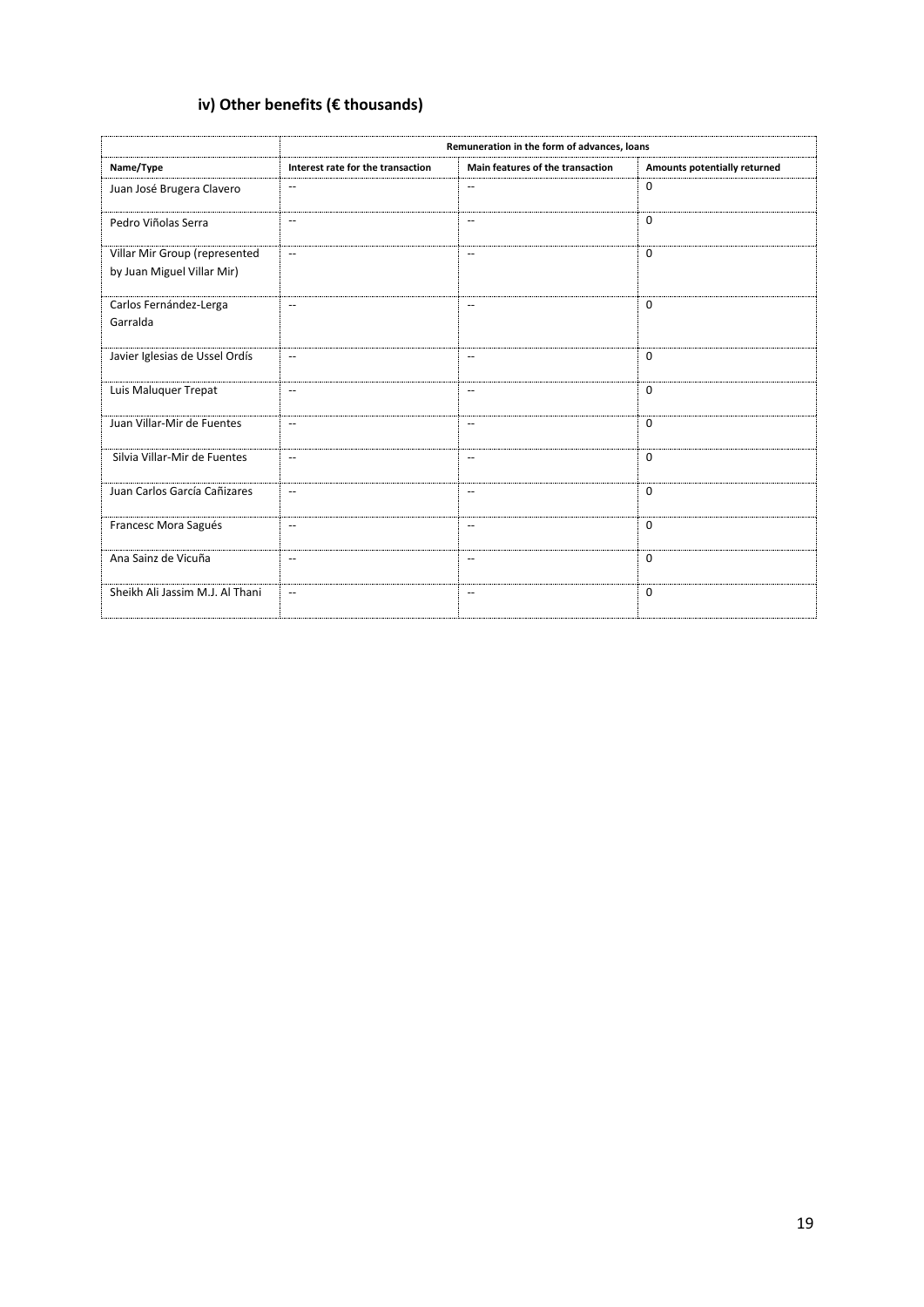| Name/Type                                                      |                  | Life insurance premiums |             | Guarantees provided by the company in favor of the<br>directors |
|----------------------------------------------------------------|------------------|-------------------------|-------------|-----------------------------------------------------------------|
|                                                                | 2015             | 2014                    | 2015        | 2014                                                            |
| Juan José Brugera<br>Clavero                                   | 0                | $\mathbf 0$             | $\mathbf 0$ | $\mathbf 0$                                                     |
| Pedro Viñolas Serra                                            | 0                | $\mathbf 0$             | $\mathbf 0$ | $\mathbf 0$                                                     |
| Villar Mir Group<br>(represented by Juan<br>Miguel Villar Mir) | $\mathbf 0$      | $\Omega$                | $\mathbf 0$ | $\Omega$                                                        |
| Carlos Fernández-Lerga<br>Garralda                             | $\mathbf 0$      | $\mathbf 0$             | $\pmb{0}$   | $\mathbf 0$                                                     |
| Javier Iglesias de Ussel<br>Ordís                              | $\mathbf 0$      | $\mathbf 0$             | $\mathbf 0$ | $\mathbf 0$                                                     |
| Luis Maluquer Trepat                                           | $\mathbf 0$      | $\mathbf 0$             | $\mathbf 0$ | $\mathbf 0$                                                     |
| Juan Villar-Mir de<br>Fuentes                                  | $\mathbf 0$      | $\mathbf 0$             | $\mathbf 0$ | $\mathbf 0$                                                     |
| Silvia Villar-Mir de<br>Fuentes                                | $\mathbf 0$      | $\mathbf 0$             | $\mathbf 0$ | $\mathbf 0$                                                     |
| Juan Carlos García<br>Cañizares                                | $\mathbf 0$      | $\Omega$                | $\mathbf 0$ | $\Omega$                                                        |
| Francesc Mora Sagués                                           | $\boldsymbol{0}$ | $\mathbf 0$             | $\mathbf 0$ | $\mathbf 0$                                                     |
| Ana Sainz de Vicuña                                            | $\mathbf 0$      | $\mathbf 0$             | $\mathbf 0$ | $\mathbf 0$                                                     |
| Sheikh Ali Jassim M.J. Al<br>Thani                             | $\mathbf 0$      | $\mathbf 0$             | $\mathbf 0$ | $\mathbf 0$                                                     |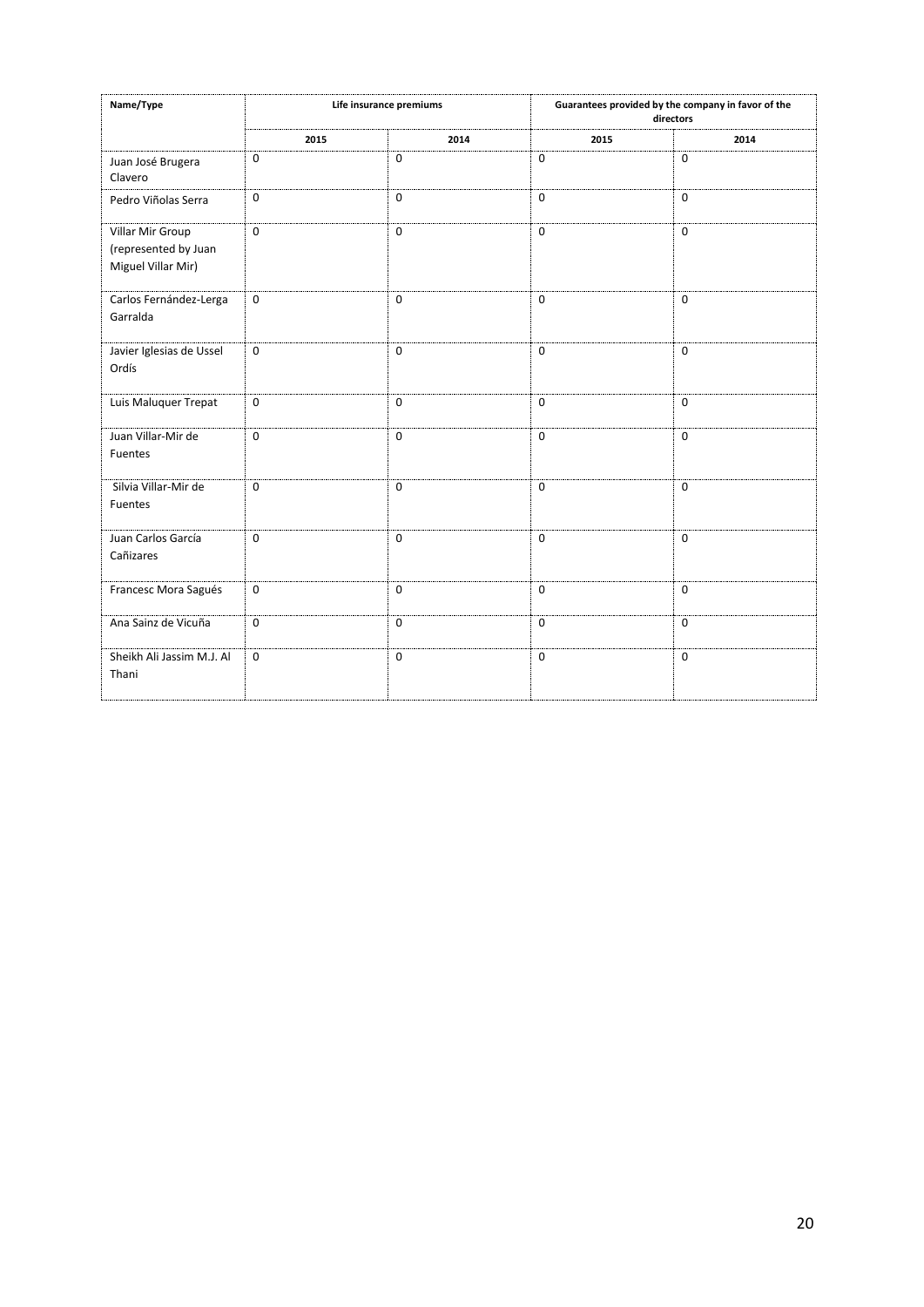# **b) Remuneration accrued by directors of the company for belonging to boards at other companies of the group:**

## **i) Cash remuneration (in thousands of €)**

| Name/Type/<br>accrual period 2015                                 | Salary           | <b>Fixed</b><br>remuneration | Attenda<br>nce fees | Short-term<br>variable<br>remuneration | Long-term<br>variable<br>remuneratio<br>n | Remuneration<br>for belonging<br>to board<br>committees | Termination<br>benefits | Other<br>remunerat<br>ion | <b>Total 2015</b> | <b>Total 2014</b> |
|-------------------------------------------------------------------|------------------|------------------------------|---------------------|----------------------------------------|-------------------------------------------|---------------------------------------------------------|-------------------------|---------------------------|-------------------|-------------------|
| Juan José Brugera<br>Clavero                                      | $\boldsymbol{0}$ | 150                          | 36                  | $\mathbf 0$                            | $\mathbf 0$                               | $\mathbf 0$                                             | $\pmb{0}$               | $\pmb{0}$                 | 186               | 186               |
| Pedro Viñolas<br>Serra                                            | $\mathbf 0$      | $\pmb{0}$                    | 25                  | $\pmb{0}$                              | $\pmb{0}$                                 | $\pmb{0}$                                               | $\pmb{0}$               | $\pmb{0}$                 | 25                | 36                |
| Villar Mir Group<br>(represented by<br>Juan Miguel Villar<br>Mir) | $\mathbf 0$      | $\mathbf 0$                  | $\mathbf 0$         | $\mathbf 0$                            | $\mathbf 0$                               | $\mathbf 0$                                             | $\mathbf 0$             | 0                         | $\mathbf 0$       | $\mathbf 0$       |
| Carlos Fernández-<br>Lerga Garralda                               | $\mathbf 0$      | $\mathbf 0$                  | 36                  | $\pmb{0}$                              | $\mathbf 0$                               | $\mathbf 0$                                             | $\mathbf 0$             | 0                         | 36                | 36                |
| Javier Iglesias de<br>Ussel Ordís                                 | $\mathbf 0$      | $\mathbf 0$                  | 0                   | $\pmb{0}$                              | $\pmb{0}$                                 | $\mathbf 0$                                             | $\pmb{0}$               | $\mathbf 0$               | $\mathbf 0$       | 0                 |
| Luis Maluquer<br>Trepat                                           | $\mathbf{0}$     | $\mathbf 0$                  | 18                  | $\mathbf 0$                            | $\mathbf 0$                               | $\mathbf 0$                                             | $\mathbf 0$             | $\mathbf 0$               | 18                | 18                |
| Juan Villar-Mir de<br>Fuentes                                     | $\mathbf 0$      | $\mathbf 0$                  | 0                   | $\mathbf 0$                            | $\mathbf 0$                               | $\mathbf 0$                                             | $\mathbf 0$             | 0                         | $\mathbf 0$       | $\mathbf 0$       |
| Silvia Villar-Mir<br>de Fuentes                                   | $\mathbf 0$      | $\mathbf{0}$                 | 0                   | $\mathbf 0$                            | $\mathbf 0$                               | $\mathbf{0}$                                            | $\mathbf 0$             | $\mathbf 0$               | $\Omega$          | 0                 |
| Juan Carlos García<br>Cañizares                                   | $\mathbf 0$      | $\mathbf 0$                  | 0                   | $\mathbf 0$                            | $\mathbf 0$                               | $\mathbf 0$                                             | $\mathbf 0$             | 0                         | $\mathbf 0$       | 0                 |
| Francesc Mora<br>Sagués                                           | $\mathbf 0$      | $\pmb{0}$                    | 0                   | $\pmb{0}$                              | $\pmb{0}$                                 | $\pmb{0}$                                               | $\pmb{0}$               | $\pmb{0}$                 | $\mathbf 0$       | $\pmb{0}$         |
| Ana Sainz de<br>Vicuña                                            | $\mathbf 0$      | $\pmb{0}$                    | 0                   | $\pmb{0}$                              | $\pmb{0}$                                 | $\pmb{0}$                                               | $\pmb{0}$               | $\pmb{0}$                 | $\mathbf 0$       | $\boldsymbol{0}$  |
| Sheikh Ali Jassim<br>M.J. Al Thani                                | $\mathbf 0$      | $\mathbf 0$                  | $\overline{2}$      | $\pmb{0}$                              | $\pmb{0}$                                 | $\mathbf 0$                                             | $\mathbf 0$             | 0                         | $\overline{2}$    | $\mathbf 0$       |

# **ii) Share-based remuneration systems**

| Name/Type/                  |                   |                              | Ownership of options at the beginning of 2015 |                          |                   |                              | Options allocated in 2015       |                           | Shares delivered in 2015                               |                  |
|-----------------------------|-------------------|------------------------------|-----------------------------------------------|--------------------------|-------------------|------------------------------|---------------------------------|---------------------------|--------------------------------------------------------|------------------|
| accrual period<br>2014      | No. of<br>options | No. of<br>shares<br>affected | Exercise<br>price $(\epsilon)$                | Exercise<br>period       | No. of<br>options | No. of<br>shares<br>affected | <b>Exercise</b><br>price<br>(€) | <b>Exercise</b><br>period | <b>Conditions</b><br>for the<br>exercise<br>of options | No.<br>P<br>rice |
|                             |                   |                              |                                               |                          |                   |                              |                                 |                           |                                                        | Amount           |
| Juan José<br><b>Brugera</b> | 0                 | 0                            | 0                                             | $-$                      | $\mathbf 0$       | 3.750                        | 29,08                           | $\mathbf 0$               | --                                                     | 109.050          |
| Clavero                     | $\mathbf 0$       | 0                            | $\mathbf 0$                                   | $\overline{\phantom{a}}$ | $\mathbf 0$       | $\mathbf{0}$                 | 0                               | 0                         | $\overline{\phantom{m}}$                               | $\mathbf 0$      |
| Pedro<br>Viñolas            | $\mathbf 0$       | 0                            | $\Omega$                                      | $\overline{\phantom{a}}$ | $\mathbf 0$       | $\mathbf 0$                  | $\Omega$                        | $\mathbf 0$               | $\hspace{0.05cm} -$                                    | 0                |
| Serra                       | 0                 | 0                            | $\mathbf 0$                                   | $\hspace{0.05cm} -$      | 0                 | $\mathbf 0$                  | 0                               | 0                         | $\overline{\phantom{m}}$                               | 0                |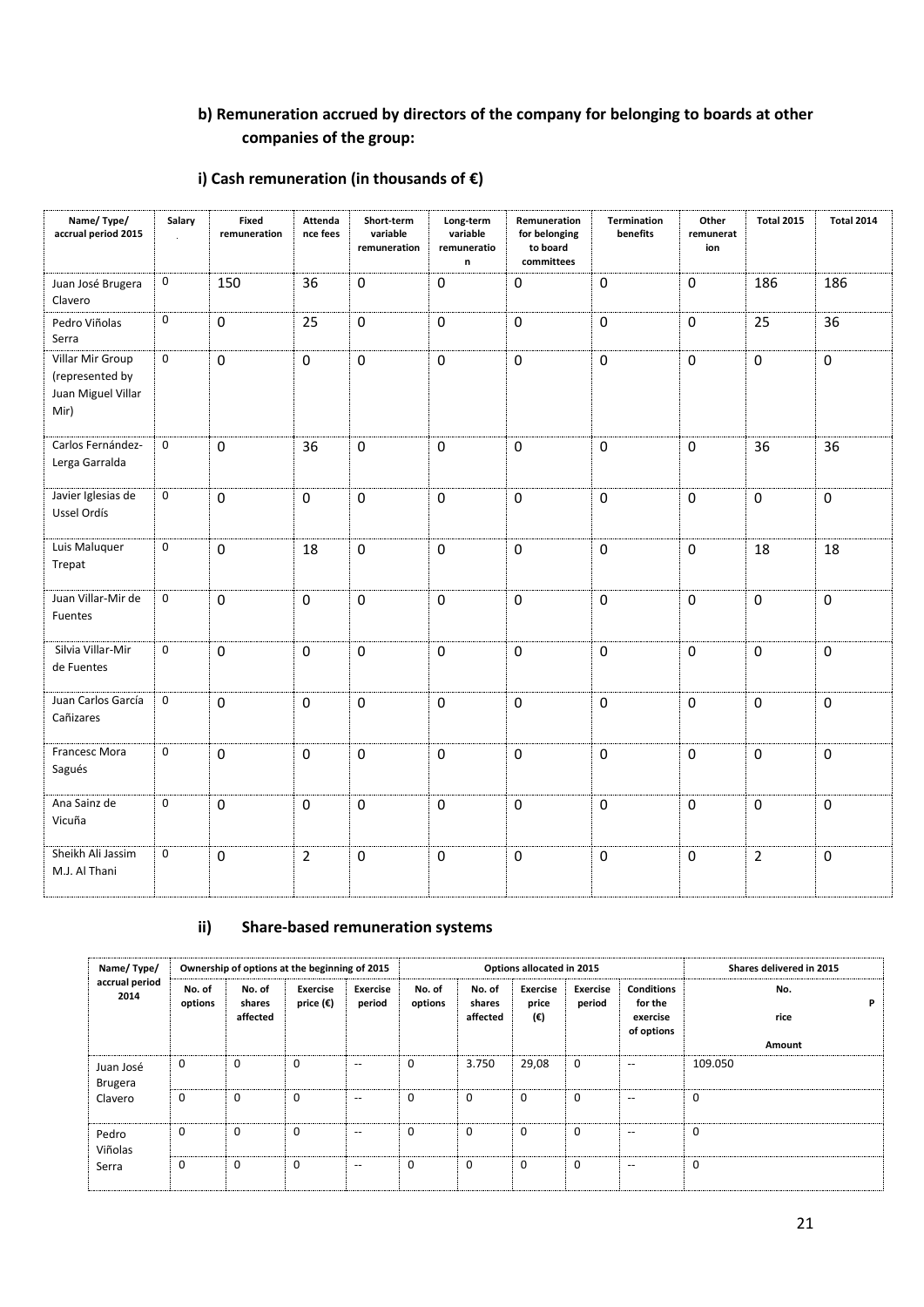| Villar Mir<br>Group                              | $\mathsf 0$      | $\pmb{0}$           | $\pmb{0}$        | $\mathbb{L}^{\mathbb{L}}$ | $\pmb{0}$      | $\pmb{0}$      | $\pmb{0}$   | $\pmb{0}$      | $\overline{\phantom{a}}$  | $\pmb{0}$           |
|--------------------------------------------------|------------------|---------------------|------------------|---------------------------|----------------|----------------|-------------|----------------|---------------------------|---------------------|
| (represented<br>by Juan<br>Miguel Villar<br>Mir) | $\overline{0}$   | $\pmb{0}$           | $\mathbf 0$      | $\overline{\phantom{a}}$  | $\overline{0}$ | $\mathbf 0$    | $\pmb{0}$   | $\mathbf 0$    | $\overline{\phantom{a}}$  | $\mathbf 0$         |
| Carlos<br>Fernández-                             | $\boldsymbol{0}$ | $\mathsf{O}\xspace$ | $\mathbf 0$      | $\overline{\phantom{a}}$  | $\mathsf 0$    | $\mathbf 0$    | $\mathbf 0$ | $\mathsf 0$    | $\mathbb{L}^2$            | $\mathbf 0$         |
| Lerga<br>Garralda                                | $\mathbf 0$      | $\pmb{0}$           | $\mathbf 0$      | $\overline{\phantom{a}}$  | $\mathbf 0$    | $\mathbf 0$    | $\mathbf 0$ | $\mathbf 0$    | $\overline{\phantom{a}}$  | $\mathbf 0$         |
| Javier<br>Iglesias de                            | $\boldsymbol{0}$ | $\mathsf{O}\xspace$ | $\mathbf 0$      | $\mathbb{L}^{\mathbb{L}}$ | $\overline{0}$ | $\overline{0}$ | $\pmb{0}$   | $\mathsf 0$    | $\overline{\phantom{a}}$  | $\mathbf 0$         |
| Ussel Ordís                                      | $\overline{0}$   | $\overline{0}$      | $\mathbf 0$      | $\overline{\phantom{a}}$  | $\overline{0}$ | $\mathbf 0$    | $\mathbf 0$ | $\overline{0}$ | $\overline{\phantom{a}}$  | 0                   |
| Luis<br>Maluquer                                 | $\mathbf 0$      | $\pmb{0}$           | $\mathbf 0$      | $\overline{\phantom{a}}$  | $\mathbf 0$    | $\mathbf 0$    | $\pmb{0}$   | 0              | $\overline{\phantom{a}}$  | 0                   |
| Trepat                                           | $\mathbf 0$      | $\boldsymbol{0}$    | $\mathbf 0$      | $\overline{\phantom{a}}$  | $\mathbf 0$    | $\overline{0}$ | $\mathbf 0$ | $\mathbf 0$    | $\overline{\phantom{a}}$  | $\mathbf 0$         |
| Juan Villar-<br>Mir de                           | $\mathbf 0$      | $\overline{0}$      | $\mathbf 0$      | $\overline{\phantom{a}}$  | $\overline{0}$ | $\mathbf 0$    | $\mathbf 0$ | $\mathbf 0$    | $\overline{\phantom{a}}$  | 0                   |
| Fuentes                                          | $\boldsymbol{0}$ | $\pmb{0}$           | $\mathbf 0$      | $\overline{\phantom{a}}$  | $\overline{0}$ | $\overline{0}$ | $\pmb{0}$   | $\mathbf 0$    | $\overline{\phantom{a}}$  | $\mathbf 0$         |
| Silvia Villar-<br>Mir de                         | $\mathbf 0$      | $\mathbf 0$         | $\mathbf 0$      | $\overline{\phantom{a}}$  | $\mathbf 0$    | $\overline{0}$ | $\mathbf 0$ | $\mathbf 0$    | $\overline{\phantom{a}}$  | $\mathbf 0$         |
| Fuentes                                          | $\mathbf 0$      | $\mathsf{O}\xspace$ | $\mathbf 0$      | $\overline{\phantom{a}}$  | $\mathsf 0$    | $\mathbf 0$    | $\mathbf 0$ | $\mathsf 0$    | $\overline{\phantom{a}}$  | $\mathsf{O}\xspace$ |
| Juan Carlos<br>García                            | $\overline{0}$   | $\overline{0}$      | $\mathbf 0$      | $\overline{\phantom{a}}$  | $\overline{0}$ | $\mathbf 0$    | $\pmb{0}$   | $\mathbf 0$    | $\mathbb{L}^{\mathbb{L}}$ | $\mathbf 0$         |
| Cañizares                                        | ō                | $\pmb{0}$           | $\mathbf 0$      | $\overline{\phantom{a}}$  | ō              | $\mathbf 0$    | $\pmb{0}$   | $\pmb{0}$      | $\overline{\phantom{a}}$  | $\mathbf 0$         |
| Francesc<br>Mora Sagués                          | $\mathbf 0$      | $\mathbf 0$         | $\mathbf 0$      | $\overline{\phantom{a}}$  | $\overline{0}$ | $\mathbf 0$    | $\mathbf 0$ | $\mathbf 0$    | $\overline{\phantom{a}}$  | 0                   |
|                                                  | $\boldsymbol{0}$ | $\overline{0}$      | $\mathbf 0$      | $\mathbb{L}^{\mathbb{L}}$ | $\overline{0}$ | $\overline{0}$ | $\pmb{0}$   | $\pmb{0}$      | $\overline{\phantom{a}}$  | $\overline{0}$      |
| Ana Sainz<br>de Vicuña                           | $\mathbf 0$      | $\mathbf 0$         | $\mathbf 0$      | $\mathbb{L}^2$            | $\mathbf 0$    | $\mathbf 0$    | $\pmb{0}$   | $\pmb{0}$      | $\overline{\phantom{a}}$  | 0                   |
|                                                  | $\mathbf 0$      | 0                   | $\mathbf 0$      | $\overline{\phantom{a}}$  | $\mathbf 0$    | $\mathbf 0$    | 0           | $\mathbf 0$    | $\overline{\phantom{a}}$  | 0                   |
| Sheikh Ali<br>Jassim M.J.                        | $\mathbf 0$      | $\mathbf 0$         | $\mathbf 0$      | $\mathbb{L}^2$            | $\mathbf 0$    | $\mathbf 0$    | $\mathbf 0$ | $\mathbf 0$    | $\mathbb{Z}^2$            | $\mathbf 0$         |
| Al Thani                                         | $\mathbf 0$      | $\mathsf{O}\xspace$ | $\mathbf 0$      | $\overline{\phantom{a}}$  | $\overline{0}$ | $\overline{0}$ | $\mathbf 0$ | $\mathsf 0$    | $\overline{\phantom{a}}$  | 0                   |
|                                                  | $\mathbf 0$      | $\mathsf{O}\xspace$ | $\boldsymbol{0}$ | $\overline{\phantom{a}}$  | $\overline{0}$ | $\mathbf 0$    | $\pmb{0}$   | $\mathbf 0$    | $\overline{\phantom{a}}$  | 0                   |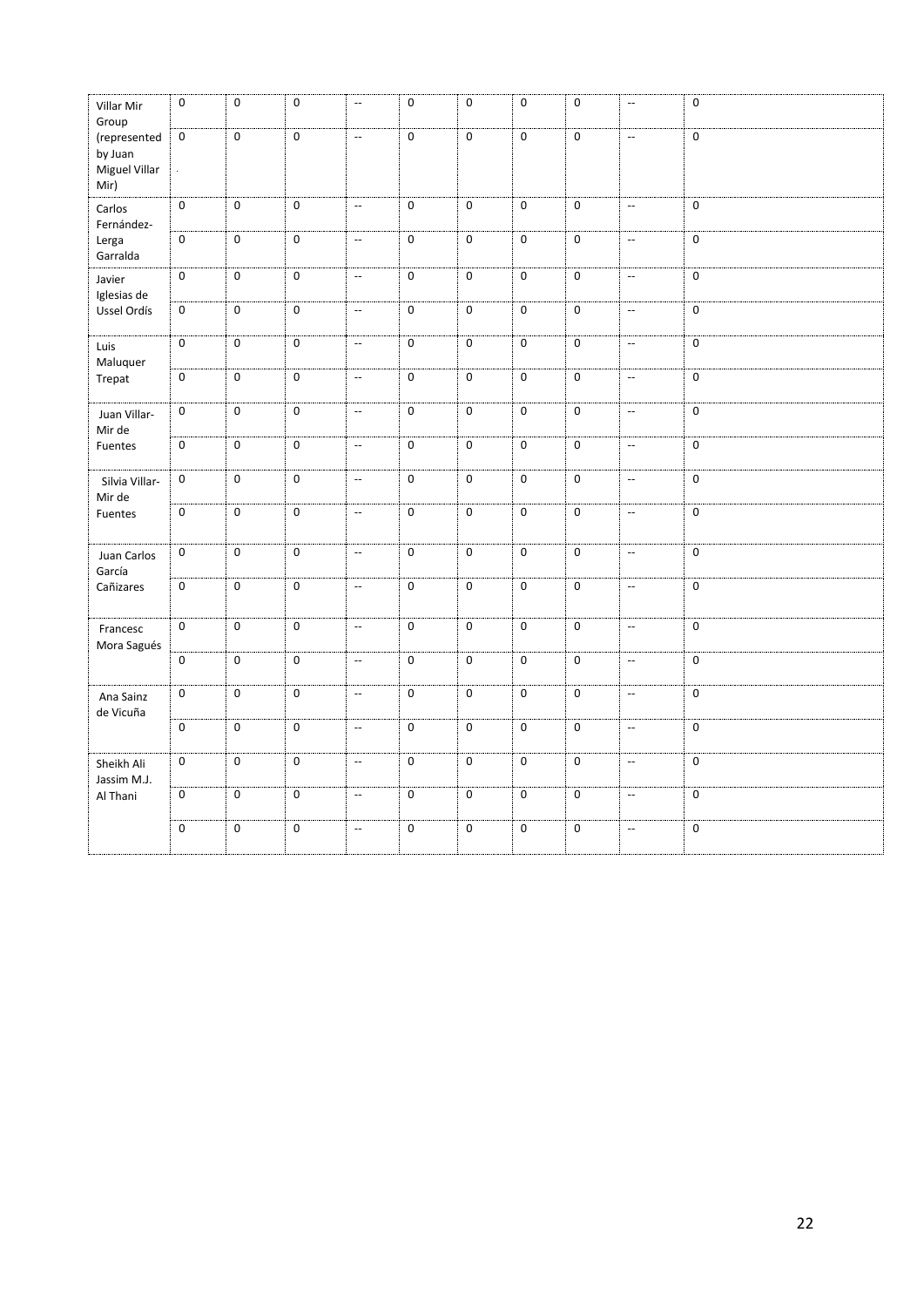|                                                                   |                   | Options exercised in 2015    |                                 |                        | Options<br>expired<br>and not<br>exercised | Options at end of 2015 |                              |                              |                           |                                 |
|-------------------------------------------------------------------|-------------------|------------------------------|---------------------------------|------------------------|--------------------------------------------|------------------------|------------------------------|------------------------------|---------------------------|---------------------------------|
| Name/Type/<br>accrual period<br>2013                              | No. of<br>options | No. of<br>shares<br>affected | <b>Exercise</b><br>price<br>(€) | Gross<br>profit<br>(€) | No. of<br>options                          | No. of<br>options      | No. of<br>shares<br>affected | <b>Exercise</b><br>price (€) | <b>Exercise</b><br>period | Other requirements for exercise |
| Juan José<br>Brugera Clavero                                      | $\mathbf 0$       | $\mathbf 0$                  | $\mathbf 0$                     | 0                      | $\mathbf 0$                                | $\mathbf 0$            | $\mathbf 0$                  | $\mathbf 0$                  | $\overline{a}$            | $\mathbf{u}$                    |
| Pedro Viñolas<br>Serra                                            | $\mathbf 0$       | $\mathbf 0$                  | $\mathbf 0$                     | $\mathbf 0$            | $\mathbf 0$                                | $\mathbf 0$            | $\mathbf 0$                  | $\mathbf 0$                  | $\overline{\phantom{a}}$  | $\overline{\phantom{a}}$        |
| Villar Mir Group<br>(represented by<br>Juan Miguel<br>Villar Mir) | $\mathbf 0$       | $\mathbf 0$                  | $\mathbf 0$                     | $\mathbf 0$            | $\mathbf 0$                                | $\mathbf 0$            | $\mathbf 0$                  | $\mathbf 0$                  | $\overline{\phantom{a}}$  | $\overline{\phantom{a}}$        |
| Carlos<br>Fernández-<br>Lerga Garralda                            | $\mathbf 0$       | $\mathbf 0$                  | $\mathbf 0$                     | $\mathbf 0$            | $\mathbf{0}$                               | $\mathbf 0$            | $\mathbf 0$                  | $\mathbf 0$                  | $\overline{\phantom{a}}$  | $\mathbf{u}$                    |
| Javier Iglesias<br>de Ussel Ordís                                 | 0                 | $\mathbf 0$                  | $\mathbf 0$                     | $\mathbf 0$            | $\mathbf 0$                                | $\mathbf 0$            | $\mathbf 0$                  | $\mathbf 0$                  | $\overline{\phantom{a}}$  | $\overline{\phantom{a}}$        |
| Luis Maluquer<br>Trepat                                           | $\mathbf 0$       | $\Omega$                     | $\Omega$                        | $\Omega$               | $\Omega$                                   | $\Omega$               | $\Omega$                     | $\Omega$                     | --                        | $\overline{\phantom{a}}$        |
| Juan Villar-Mir<br>de Fuentes                                     | $\mathbf 0$       | $\mathbf 0$                  | $\mathbf 0$                     | $\mathbf 0$            | $\mathbf 0$                                | $\mathbf 0$            | $\mathbf 0$                  | $\mathbf 0$                  | $\overline{\phantom{a}}$  | $\overline{\phantom{a}}$        |
| Silvia Villar-Mir<br>de Fuentes                                   | $\mathbf 0$       | $\mathbf 0$                  | $\mathbf 0$                     | $\mathbf 0$            | $\mathbf 0$                                | $\mathbf 0$            | $\mathbf 0$                  | $\mathbf 0$                  | $\overline{\phantom{a}}$  | $\overline{\phantom{a}}$        |
| Juan Carlos<br>García<br>Cañizares                                | 0                 | $\mathbf 0$                  | $\mathbf 0$                     | $\mathbf 0$            | $\mathbf 0$                                | $\mathbf 0$            | $\mathbf 0$                  | $\mathbf 0$                  | $\overline{\phantom{a}}$  | $\overline{\phantom{a}}$        |
| Francesc Mora<br>Sagués                                           | 0                 | $\mathbf 0$                  | $\mathbf 0$                     | $\mathbf 0$            | $\mathbf 0$                                | $\mathbf 0$            | $\mathbf 0$                  | $\mathbf 0$                  | <u>.,</u>                 | $\overline{\phantom{a}}$        |
| Ana Sainz de<br>Vicuña                                            | $\mathbf 0$       | $\mathbf 0$                  | $\mathbf 0$                     | $\mathbf 0$            | $\mathbf 0$                                | $\Omega$               | $\Omega$                     | $\Omega$                     | --                        | $\overline{\phantom{a}}$        |
| Sheikh Ali<br>Jassim M.J. Al<br>Thani                             | $\mathbf 0$       | $\mathbf 0$                  | $\mathbf 0$                     | $\mathbf 0$            | $\mathbf{0}$                               | $\mathbf 0$            | $\Omega$                     | $\mathbf 0$                  | $\overline{\phantom{a}}$  | $\overline{\phantom{a}}$        |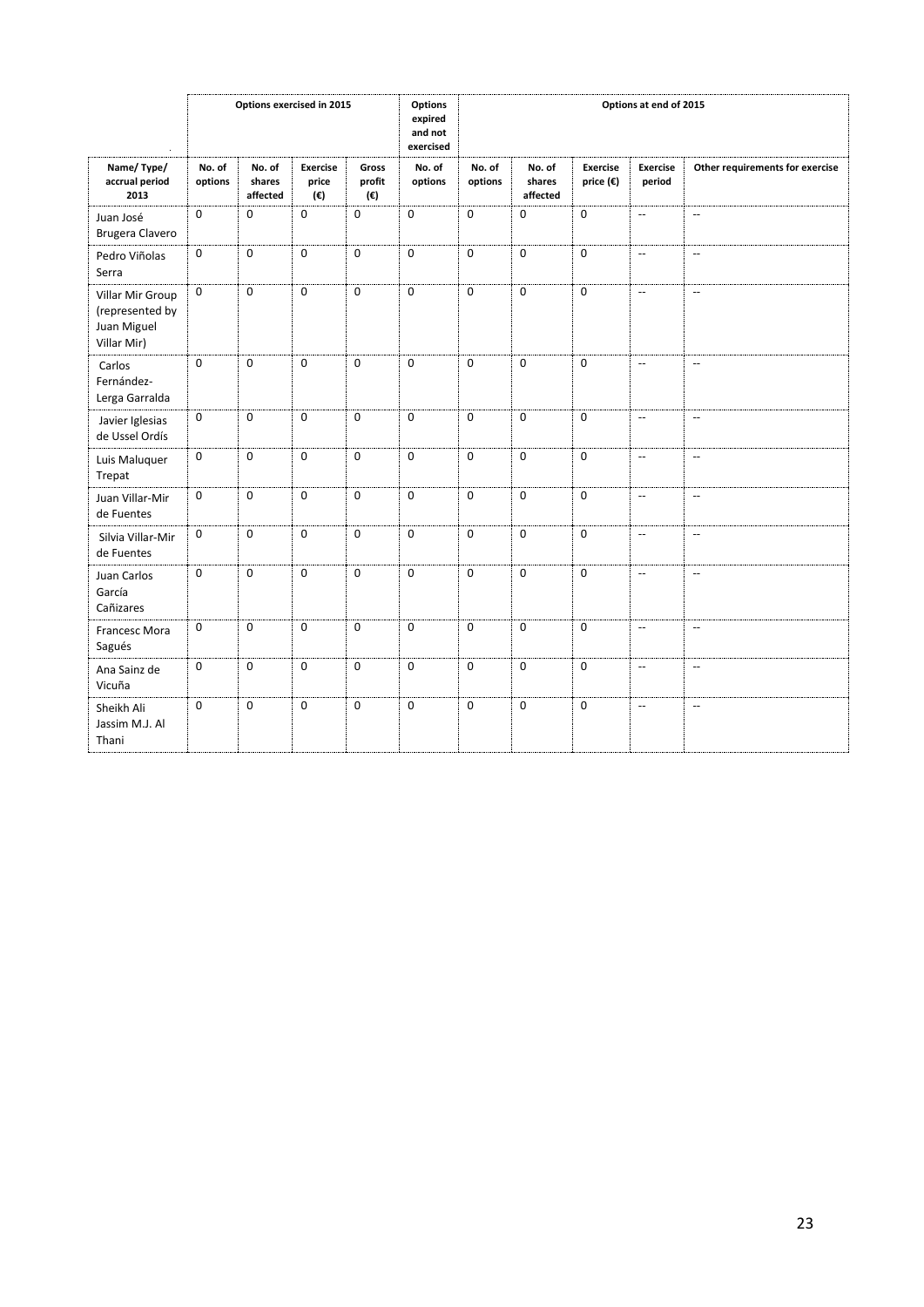# **iii) Long-term savings plans**

| Name/Type/Total Accrual                                        |             | Contribution for the year by the company (€ thousands) |              | Amount of accumulated funds (€ thousands) |  |  |  |
|----------------------------------------------------------------|-------------|--------------------------------------------------------|--------------|-------------------------------------------|--|--|--|
| Period in years                                                | 2015        | 2014                                                   | 2015         | 2014                                      |  |  |  |
| Juan José Brugera<br>Clavero                                   | $\mathbf 0$ | $\mathbf 0$                                            | $\mathbf 0$  | $\mathbf 0$                               |  |  |  |
| Pedro Viñolas Serra                                            | $\mathbf 0$ | $\mathbf 0$                                            | $\mathbf{0}$ | $\mathbf 0$                               |  |  |  |
| Villar Mir Group<br>(represented by Juan<br>Miguel Villar Mir) | $\mathbf 0$ | $\mathbf 0$                                            | $\mathbf 0$  | $\mathbf 0$                               |  |  |  |
| Carlos Fernández-Lerga<br>Garralda                             | $\mathbf 0$ | $\mathbf 0$                                            | $\mathbf 0$  | $\mathbf 0$                               |  |  |  |
| Javier Iglesias de Ussel<br>Ordís                              | $\mathbf 0$ | $\mathbf 0$                                            | $\mathbf 0$  | $\mathbf 0$                               |  |  |  |
| Luis Maluquer Trepat                                           | $\mathbf 0$ | $\mathbf 0$                                            | $\mathbf 0$  | $\mathbf 0$                               |  |  |  |
| Juan Villar-Mir de<br>Fuentes                                  | $\mathbf 0$ | $\mathbf 0$                                            | $\mathbf 0$  | $\mathbf 0$                               |  |  |  |
| Silvia Villar-Mir de<br>Fuentes                                | $\mathbf 0$ | $\mathbf 0$                                            | $\mathbf{0}$ | $\mathbf 0$                               |  |  |  |
| Juan Carlos García<br>Cañizares                                | $\mathbf 0$ | $\mathbf 0$                                            | $\mathbf 0$  | $\mathbf 0$                               |  |  |  |
| Francesc Mora Sagués                                           | $\mathbf 0$ | $\Omega$                                               | $\mathbf{0}$ | $\Omega$                                  |  |  |  |
| Sainz de Vicuña                                                | $\mathbf 0$ | $\mathbf{0}$                                           | $\mathbf 0$  | 0                                         |  |  |  |
| Sheikh Ali Jassim M.J. Al<br>Thani                             | $\mathbf 0$ | $\mathbf 0$                                            | $\mathbf 0$  | 0                                         |  |  |  |

# **iv) Other benefits (€ thousands)**

|                                                             | Remuneration in the form of advances, loans |                                  |                              |  |  |
|-------------------------------------------------------------|---------------------------------------------|----------------------------------|------------------------------|--|--|
| Name/Type                                                   | Interest rate for the transaction           | Main features of the transaction | Amounts potentially returned |  |  |
| Juan José Brugera Clavero                                   | $\overline{\phantom{m}}$                    | $\overline{\phantom{a}}$         | $\Omega$                     |  |  |
| Pedro Viñolas Serra                                         | --                                          | --                               | $\Omega$                     |  |  |
| Villar Mir Group (represented<br>by Juan Miguel Villar Mir) |                                             |                                  |                              |  |  |
| Carlos Fernández-Lerga<br>Garralda                          |                                             | $-$                              | $\mathbf 0$                  |  |  |
| Javier Iglesias de Ussel Ordís                              | $\qquad \qquad -$                           | $\hspace{0.05cm} -$              | $\mathbf 0$                  |  |  |
| Luis Maluquer Trepat                                        | $\qquad \qquad -$                           | $-$                              | $\Omega$                     |  |  |
| Juan Villar-Mir de Fuentes                                  | $-$                                         | $-$                              | $\Omega$                     |  |  |
| Silvia Villar-Mir de Fuentes                                | $\hspace{0.05cm} -$                         | $\hspace{0.05cm} -$              | $\mathbf 0$                  |  |  |
| Juan Carlos García Cañizares                                | --                                          | $\overline{\phantom{a}}$         | $\mathbf 0$                  |  |  |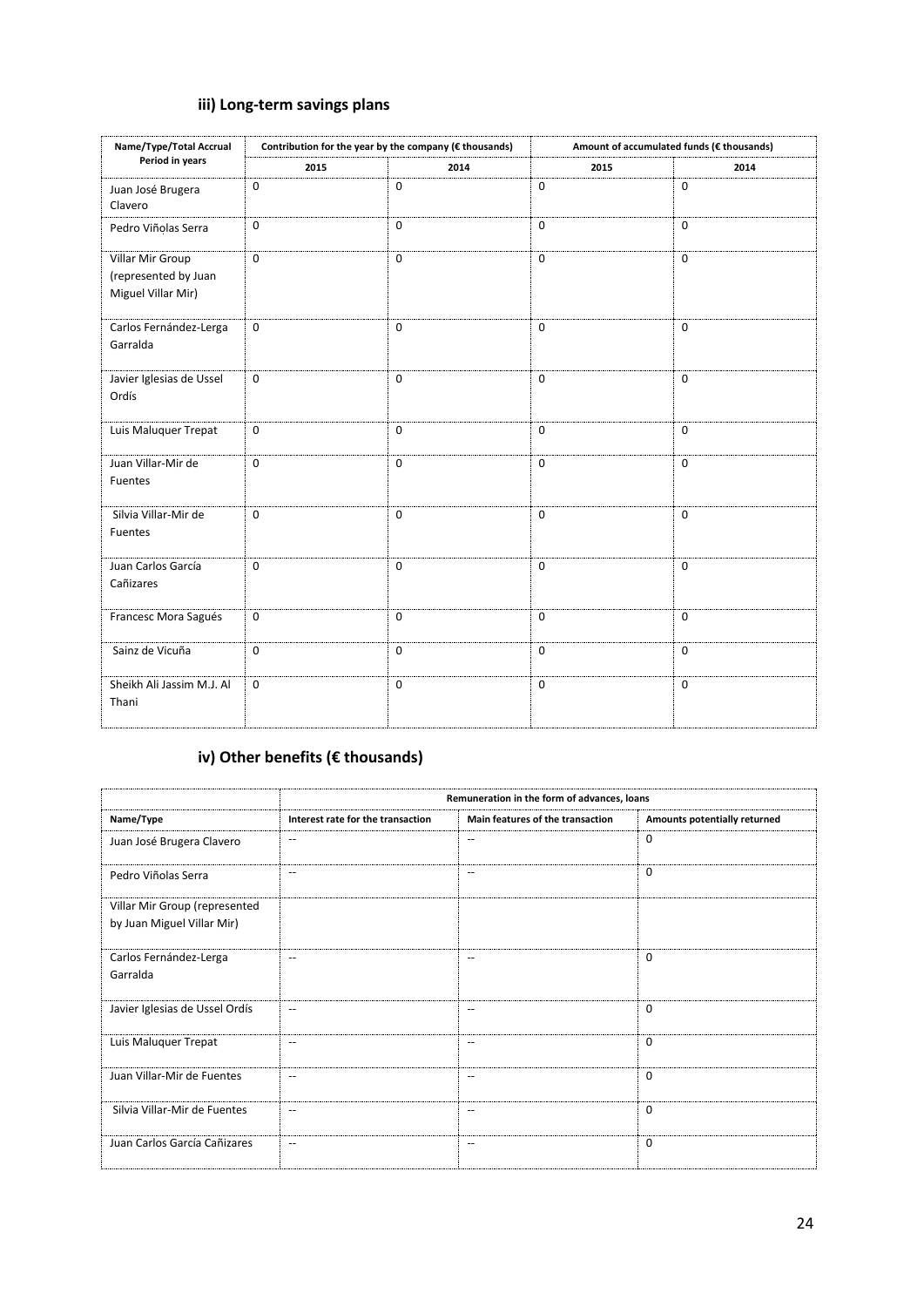| Francesc Mora Sagués            | $- -$ | $- -$ |  |
|---------------------------------|-------|-------|--|
| Ana Sainz de Vicuña             | $- -$ | --    |  |
| Sheikh Ali Jassim M.J. Al Thani | $-$   | --    |  |

| Name/Type                                                      |             | Life insurance premiums | Guarantees provided by the company in favor of the<br>directors |              |  |
|----------------------------------------------------------------|-------------|-------------------------|-----------------------------------------------------------------|--------------|--|
|                                                                | 2014        | 2013                    | 2014                                                            | 2013         |  |
| Juan José Brugera<br>Clavero                                   | $\mathbf 0$ | $\mathbf{0}$            | $\mathbf 0$                                                     | $\mathbf 0$  |  |
| Pedro Viñolas Serra                                            | $\mathbf 0$ | $\Omega$                | $\mathbf 0$                                                     | $\Omega$     |  |
| Villar Mir Group<br>(represented by Juan<br>Miguel Villar Mir) | $\Omega$    | $\Omega$                | $\mathbf 0$                                                     | $\mathbf 0$  |  |
| Carlos Fernández-Lerga<br>Garralda                             | $\mathbf 0$ | $\mathbf 0$             | $\mathbf 0$                                                     | $\mathbf 0$  |  |
| Javier Iglesias de Ussel<br>Ordís                              | $\mathbf 0$ | $\mathbf 0$             | $\mathbf 0$                                                     | $\mathbf 0$  |  |
| Luis Maluquer Trepat                                           | $\mathbf 0$ | $\mathbf{0}$            | $\mathbf 0$                                                     | $\mathbf 0$  |  |
| Juan Villar-Mir de<br>Fuentes                                  | $\mathbf 0$ | $\mathbf{0}$            | $\mathbf 0$                                                     | $\mathbf 0$  |  |
| Silvia Villar-Mir de<br>Fuentes                                | $\mathbf 0$ | $\mathbf 0$             | $\mathbf 0$                                                     | $\mathbf{0}$ |  |
| Juan Carlos García<br>Cañizares                                | $\mathbf 0$ | $\mathbf 0$             | $\mathbf 0$                                                     | $\mathbf{0}$ |  |
| Francesc Mora Sagués                                           | $\mathbf 0$ | $\mathbf 0$             | $\mathbf 0$                                                     | $\mathbf 0$  |  |
| Ana Sainz de Vicuña                                            | $\mathbf 0$ | $\mathbf 0$             | $\mathbf 0$                                                     | $\mathbf 0$  |  |
| Sheikh Ali Jassim M.J. Al<br>Thani                             | $\mathbf 0$ | $\mathbf 0$             | $\mathbf 0$                                                     | $\mathbf 0$  |  |

## **c) Summary of remuneration (in thousands of €)**

Must include in the summary the amounts for all items of remuneration included in this report that have been accrued by the director, in thousands of euros.

In the case of long-term saving systems, include contributions or funding for these types of systems: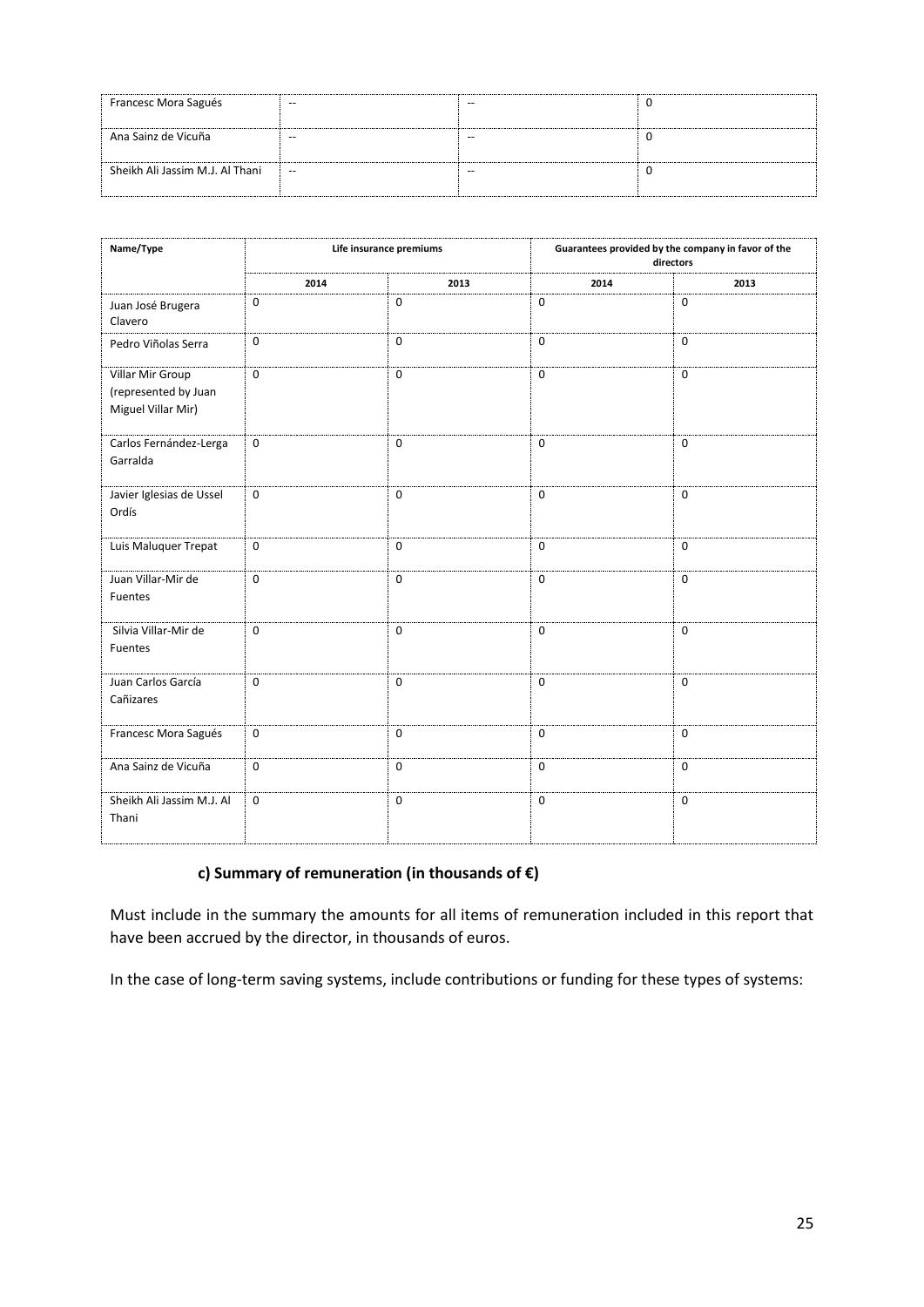|                                                                          |                                   |                                | Accrued remuneration at the Company            |                                      |                                       | <b>Accrued remuneration at Group companies</b> |                                            |                                                     |                   |                                                             |
|--------------------------------------------------------------------------|-----------------------------------|--------------------------------|------------------------------------------------|--------------------------------------|---------------------------------------|------------------------------------------------|--------------------------------------------|-----------------------------------------------------|-------------------|-------------------------------------------------------------|
| Name/Type                                                                | Total<br>cash<br>remuner<br>ation | Amount of<br>shares<br>granted | <b>Gross profit</b><br>on options<br>exercised | Total<br>2015<br>from the<br>company | <b>Total cash</b><br>remunera<br>tion | Amount of<br>shares<br>delivered               | Gross<br>profit on<br>options<br>exercised | Total<br>2015<br>from the<br>Group<br>companie<br>s | <b>Total 2015</b> | Contributio<br>n to savings<br>scheme<br>during the<br>year |
| Juan José<br><b>Brugera</b><br>Clavero                                   | 669                               | 302                            |                                                | 971                                  | 186                                   | 109                                            |                                            | 295                                                 | 1266              |                                                             |
| Pedro<br>Viñolas<br>Serra                                                | 791                               | 786                            |                                                | 1577                                 | 25                                    |                                                |                                            | 25                                                  | 1602              |                                                             |
| Villar Mir<br>Group<br>(represent<br>ed by Juan<br>Miguel<br>Villar Mir) | 134                               |                                |                                                | 134                                  | $\pmb{0}$                             |                                                |                                            | 0                                                   | 134               |                                                             |
| Carlos<br>Fernández-<br>Lerga<br>Garralda                                | 265                               |                                |                                                | 265                                  | 36                                    |                                                |                                            | 36                                                  | 301               |                                                             |
| Javier<br>Iglesias de<br>Ussel Ordís                                     | 200                               |                                |                                                | 200                                  | 0                                     |                                                |                                            | 0                                                   | 200               |                                                             |
| Luis<br>Maluquer<br>Trepat                                               | 126                               |                                |                                                | 126                                  | 18                                    |                                                |                                            | 18                                                  | 144               |                                                             |
| Juan Villar-<br>Mir de<br>Fuentes                                        | 136                               |                                |                                                | 136                                  | 0                                     |                                                |                                            | 0                                                   | 136               |                                                             |
| Silvia<br>Villar-Mir<br>de Fuentes                                       | 58                                |                                |                                                | 58                                   | $\pmb{0}$                             |                                                |                                            | 0                                                   | 58                |                                                             |
| Juan Carlos<br>García<br>Cañizares                                       | 133                               |                                |                                                | 133                                  | $\pmb{0}$                             |                                                |                                            | 0                                                   | 133               |                                                             |
| Francesc<br>Mora<br>Sagués                                               | 136                               |                                |                                                | 136                                  | $\pmb{0}$                             |                                                |                                            | $\mathbf 0$                                         | 136               |                                                             |
| Ana Sainz<br>de Vicuña                                                   | 117                               |                                |                                                | 117                                  | 0                                     |                                                |                                            | $\mathbf 0$                                         | 117               |                                                             |
| Sheikh Ali<br>Jassim M.J.<br>Al Thani                                    | $\overline{7}$                    |                                |                                                | $\overline{7}$                       | $\overline{2}$                        |                                                |                                            | $\overline{2}$                                      | 9                 |                                                             |
| Total                                                                    | 2772                              | 1088                           | $\pmb{0}$                                      | 3860                                 | 267                                   | 109                                            |                                            | 376                                                 | 4236              |                                                             |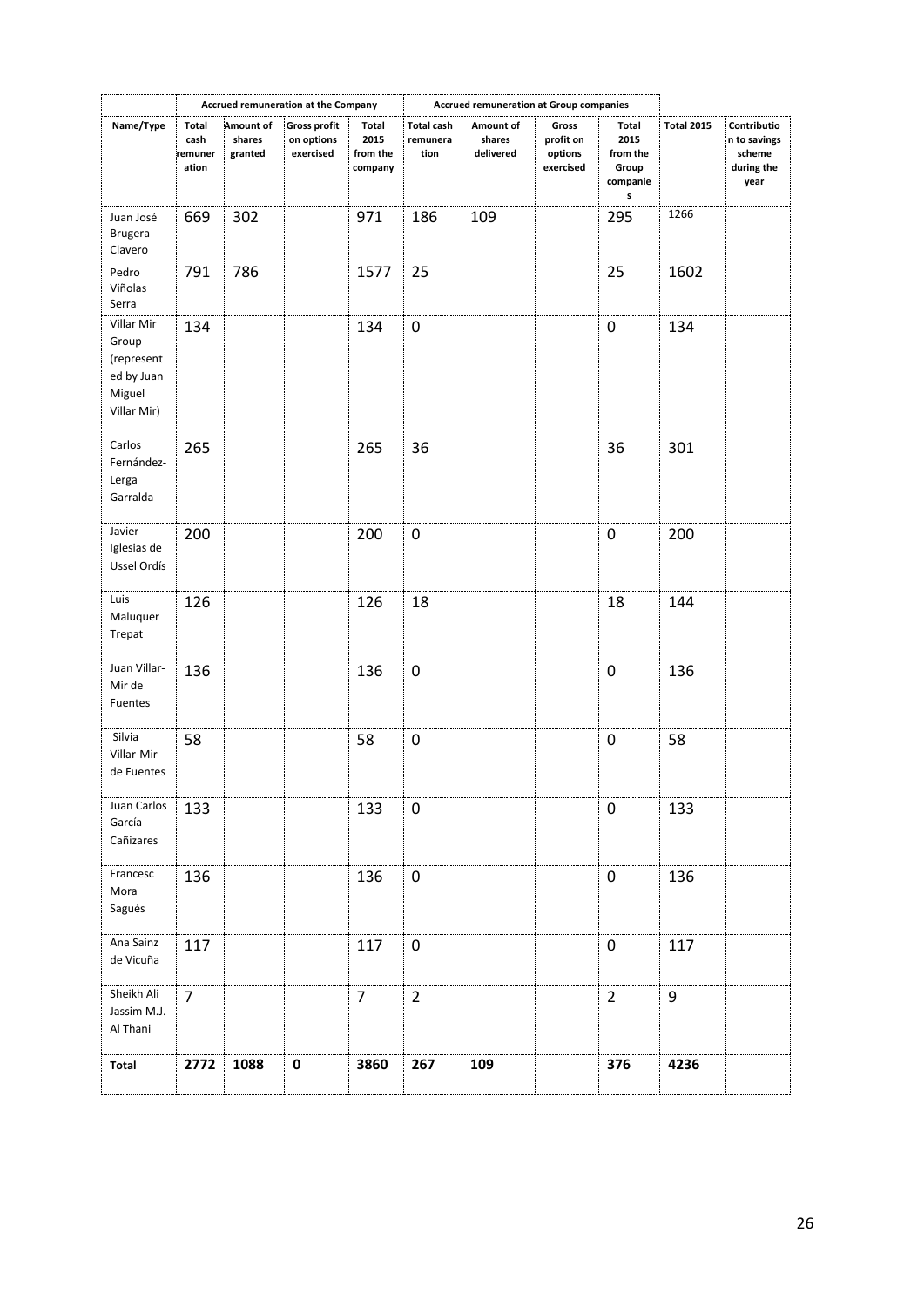D.2 Report the relationship between remuneration obtained by the directors and the results or other measures of the entity's performance, explaining how any changes in the company's performance may have influenced changes in the remuneration of the directors.

In line with the remuneration policy of the Company directors for 2014 indicated in section C.1 above, this remuneration is linked to the results obtained by the Company. In this regard, in line with the longterm variable remuneration plan involving the conditional restricted delivery of Company shares, the calculation of the shares to be assigned to the Chairman and the CEO were dependent on compliance with certain indicators that were approved by the General Shareholders' Meeting on June 21, 2011. However, this share delivery plan was substituted by a new plan by the General Shareholders' Meeting on January 21, 2014, the features of which are described in section A.4 above. Accordingly, the share delivery plan that was in force in 2013 was not executed, thus the executive directors did not receive any remuneration in this regard.

D.3 Report the results of the consultative vote of the shareholders on the annual remuneration report for the preceding financial year, indicating the number of votes against, if any:

|            | Number        | % of total |  |
|------------|---------------|------------|--|
| Votes cast | 2,232,080,208 | 69.9962%   |  |
|            |               |            |  |

|                    | <b>Number</b> | % of votes cast |  |  |
|--------------------|---------------|-----------------|--|--|
| Votes against      | 234,798,558   | 10.5193%        |  |  |
| Votes in favor     | 1,928,485,096 | 86.3985%        |  |  |
| <b>Abstentions</b> | 68,790,954    | 3.0819%         |  |  |
| <b>Blank votes</b> | 5,600         | 0.0003%         |  |  |

## **E. OTHER INFORMATION OF INTEREST**

If there are any significant aspects regarding director remuneration that could not be included in the other sections of this report, but should be included in order to provide more complete and well-reasoned information regarding the remuneration structure and practices of the company with respect to its directors, briefly describe them.

No material aspect exists.

This Annual Report on Remuneration of Directors was approved by the Company's Board of Directors at its meeting held on 19 February 2016.

List whether any directors voted against or abstained from voting on the approval of this Report.